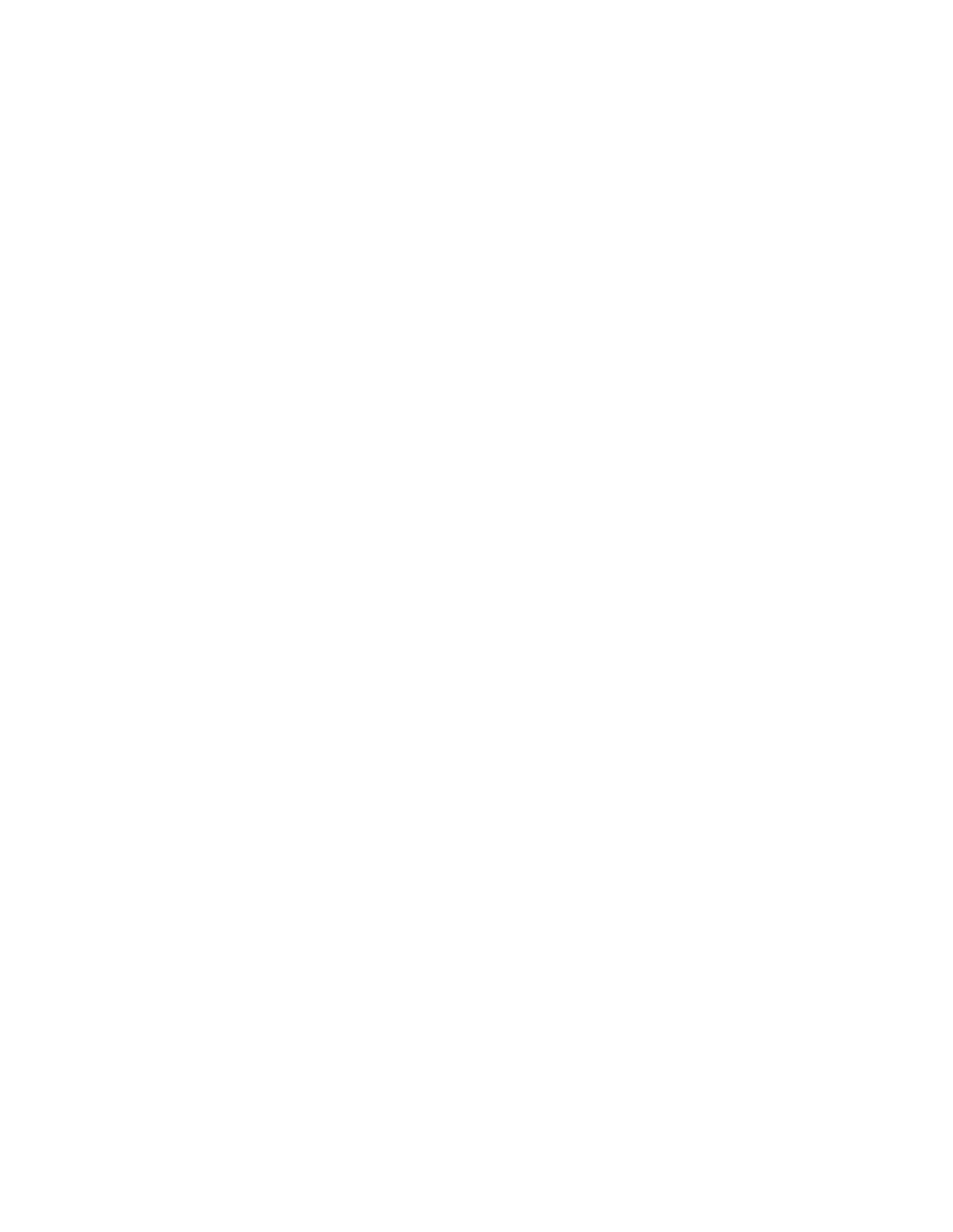### THERMAL EFFECTS OF COLLISIONS: DOES RAIN TURN INTO ICE WHEN IT FALLS ON FROZEN GROUND?

#### ANNA MARIA CAUCCI AND MICHEL FRÉMOND

*Dedicated to H. D. Bui, V. K. Dang, G. Del Piero, J. Salençon, J. Zarka.*

The phase changes produced by the thermal effects of collisions are investigated. The behaviour of warm rain falling on a deeply frozen ground is predicted. The ice-water phase change involves microscopic motions that are taken into account in the predictive theory.

#### 1. Introduction

Consider warm rain falling on frozen ground, or hailstones falling on warm ground. We will investigate the thermal consequences of such collisions. Does the rain freeze, turning into the "black ice" that can make paved roads so hazardous in winter? Does the hailstone melt? We will investigate these very fast phase changes due to collisions, providing a scheme for the thermomechanical theory of collisions involving phase change.

The classical ice-water phase change involves microscopic motions, which, in our view, must be taken into account in the macroscopic predictive theory. The basic idea we have developed is to account for the power of the microscopic motions in the power of the interior forces [Frémond 2001; 2007]. We modify the expression of the power of the interior forces and assume it depends on the liquid water volume fraction velocity, *d*β/*dt*, which is clearly related to microscopic motion. The consequences of this assumption give the basic equations of motion, one for macroscopic motion and another for microscopic motion.

We assume the collisions are instantaneous, and thus it is wise to assume that the resulting phase changes are also instantaneous; the very fast evolution of the liquid water volume fraction  $\beta$  is described by a discontinuity with respect to time. The discontinuities of the liquid water volume fraction  $\lceil \beta \rceil$ intervene in nonsmooth equations of motion, accounting for microscopic motion. Moreover, when phase change occurs, the temperatures are discontinuous with respect to time.

In Section 2, we derive the equations of motion for a collision of two balls of ice. The balance laws are given in Section 3 and the constitutive laws in Section 4. In Section 5, examples of phase changes produced by the thermal effects of collisions are described: the collision of two pieces of ice (Section 5.2), and the collision of a warm droplet of rain falling on frozen ground (Section 6).

#### 2. The equations of motion

Let us consider the system made of two balls of ice,  $\mathcal{B}_1$  and  $\mathcal{B}_2$ , which move along an axis and collide. Note that such a system is deformable, because the relative position of the balls changes. For the sake

*Keywords:* predictive theory, collisions, phase change, black ice.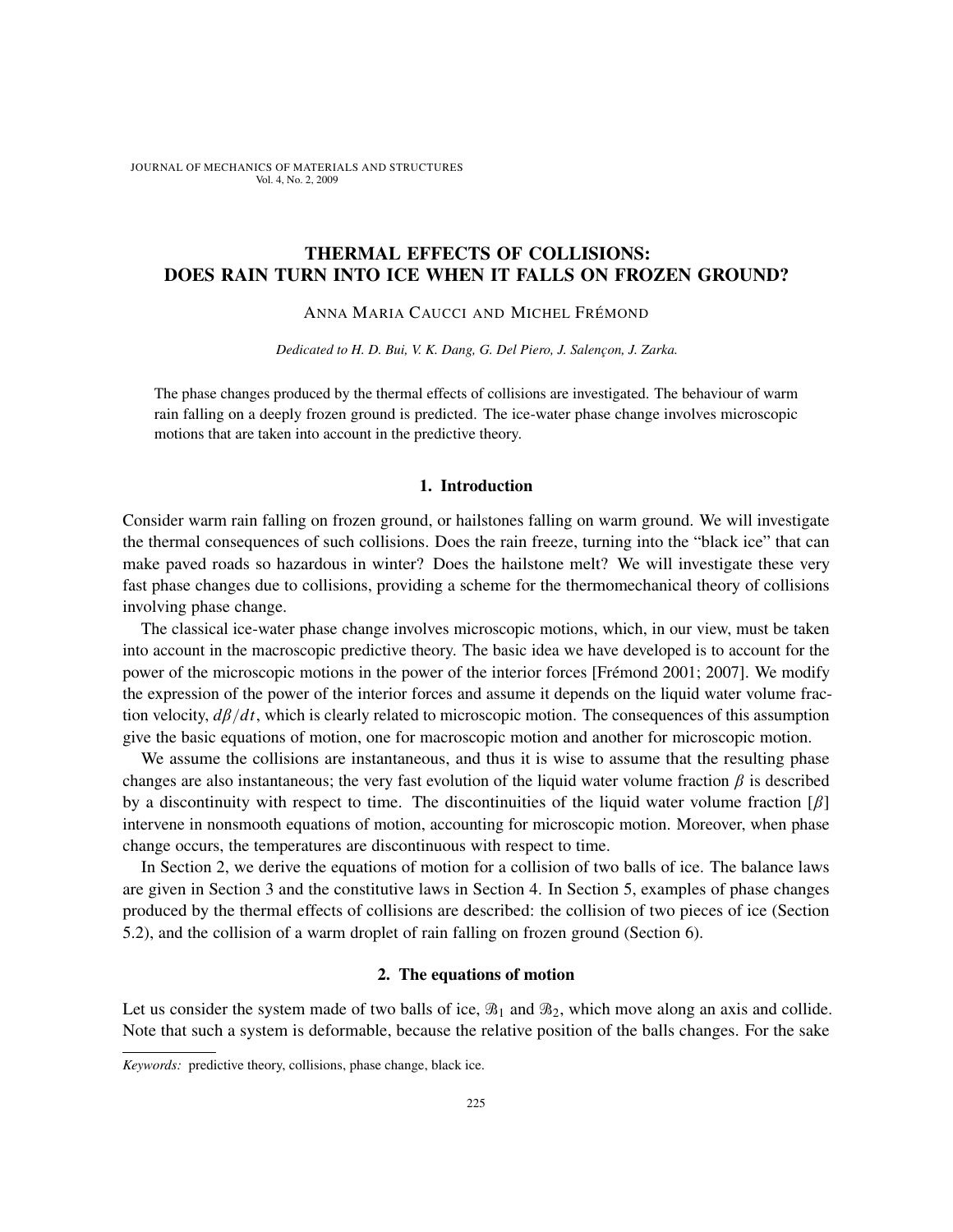of simplicity, we assume the balls to be points. We restrict our investigation of the motion and of the thermal evolution to collisions of the two balls. The smooth evolution is straightforward.

In the following discussion, we use indices  $_1$  and  $_2$  to denote physical quantities relative to the balls  $\mathfrak{B}_1$  and  $\mathfrak{B}_2$ . The indices  $^-$  and  $^+$  are used to designate the quantities before and after the collision. The time discontinuity of a function  $t \mapsto \mathcal{A}(t)$  is denoted by

$$
[\mathcal{A}] = \mathcal{A}^+ - \mathcal{A}^-.
$$

The equations of motion are derived from the principle of virtual work which introduces different contributions: the virtual works of the acceleration, interior, and exterior forces [Frémond 2001; 2007].

The virtual work of the acceleration forces is

$$
\mathcal{T}^{\text{acc}}(U, V) = m_1[U_1] \frac{V_1^+ + V_1^-}{2} + m_2[U_2] \frac{V_2^+ + V_2^-}{2},
$$

where  $m_1$  and  $m_2$  are the masses of the two balls,  $U = (U_1, U_2)$  their actual velocities, and  $V = (V_1, V_2)$ are the macroscopic virtual velocities.

The virtual work of the interior forces,  $\mathcal{T}^{\text{int}}$ , is a linear function of the virtual velocity fields; in particular, it is chosen to depend on the system velocity of deformation,  $D(V) = V_1 - V_2$ , and also on  $[\delta] = ([\delta_1], [\delta_2])$ , where  $\delta_1$  and  $\delta_2$  are the virtual liquid water volume fractions of the two balls in the icewater phase change, the actual volume fractions being  $\beta_1$  and  $\beta_2$ . It is worth noting that  $[\delta_i] = (\delta_i^+ - \delta_i^-)$ *i* ),  $i = 1, 2$ , is analogous to  $d\delta_i/dt$ , which represents, in a smooth evolution, a virtual velocity of phase change. This latter quantity is clearly related to microscopic motion.

We choose the virtual work of the interior forces as

$$
\mathcal{T}^{\text{int}}\big(D(V), [\delta]\big) = -P^{\text{ int}}D\Big(\frac{V^+ + V^-}{2}\Big) - A_1[\delta_1] - A_2[\delta_2],
$$

where  $P^{\text{int}}$  is the interior percussion that intervenes when collisions occur, and  $A = (A_1, A_2)$  are the interior microscopic works.

Assuming no exterior percussion, for instance when there is no hammer stroke, and no exterior electrical, radiative, or chemical impulse, the virtual work of the exterior forces is  $\mathcal{T}^{\text{ext}}(V) = 0$ .

The principle of virtual work,

$$
\forall V, [\delta]: \quad \mathfrak{T}^{\text{acc}}(V) = \mathfrak{T}^{\text{int}}(D(V), [\delta]),
$$

gives easily the equations of motion

$$
m_1[U_1] = -P^{\text{int}}, \qquad m_2[U_2] = P^{\text{int}} \tag{2-1}
$$

$$
A_1 = 0, \t A_2 = 0. \t (2-2)
$$

**Remark 2.1.** We have assumed that there is no exterior impulse inducing phase change. In case there is one, for instance an electrical impulse, or a chemical impulse able to produce a phase change,  $A_1^{\text{ext}}$ , the equation of motion (2-2) becomes  $A_1 = A_1^{\text{ext}}$ .

#### 3. The laws of thermodynamics

The laws of thermodynamics are the same for the two balls.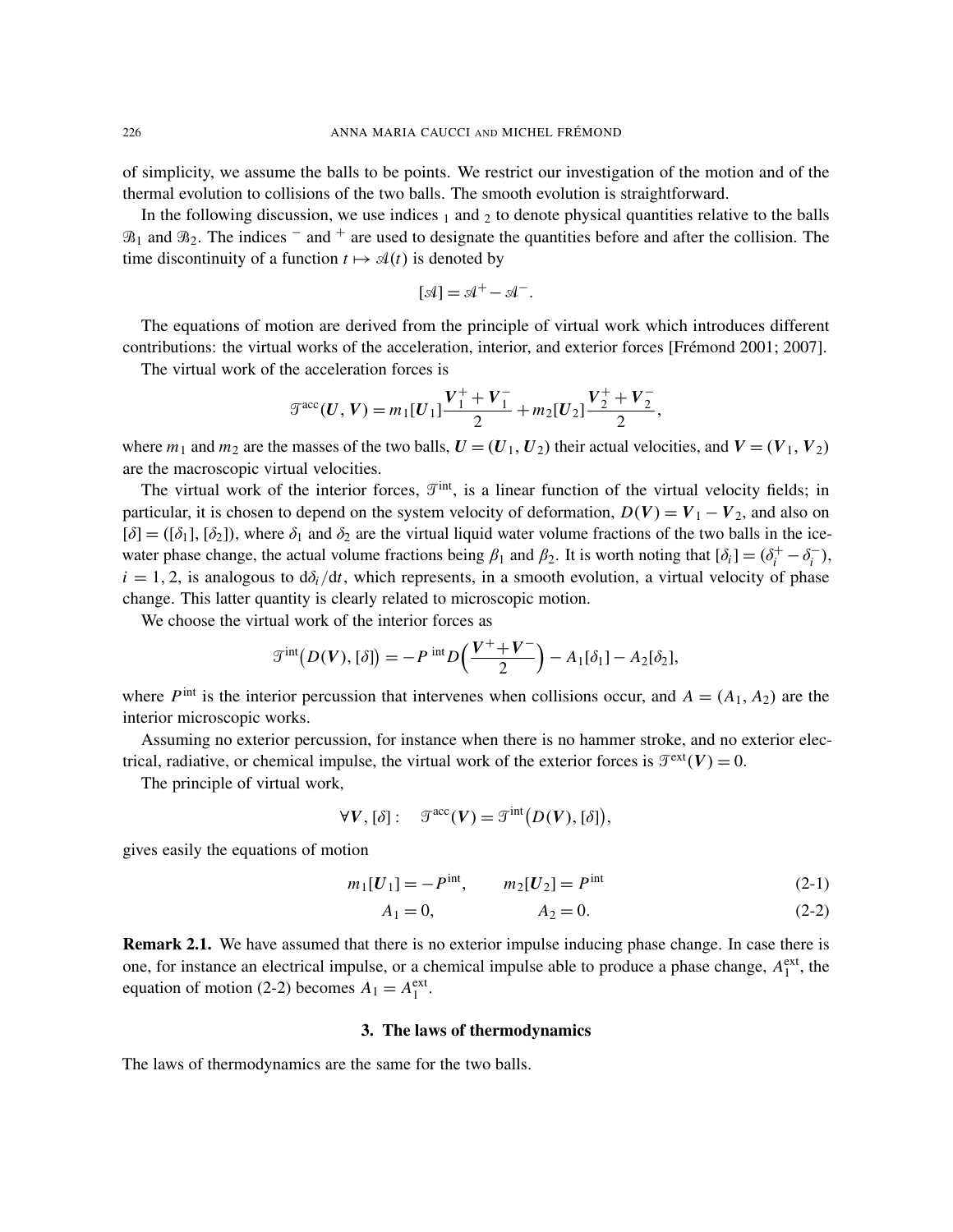$$
[\mathscr{E}_1] + [\mathscr{K}_1] = \mathscr{T}_1^{\text{ext}}(U) + \mathscr{C}_1,\tag{3-1}
$$

where  $\mathscr{E}_1$  is the internal energy of the ball,  $\mathscr{K}_1$  its kinetic energy,  $\mathscr{T}_1^{\text{ext}}(U)$  the actual work of the percussions which are exterior to ball  $\mathcal{B}_1$ , and  $\mathcal{C}_1 = T_1^+$  $T_1^+(B_1^+ + B_{12}^+) + T_1^ \binom{1}{1}$  ( $\widehat{B}_1^-$  +  $\widehat{B}_{12}^-$ ) the heat impulse provided to the ball at the time of collision. This quantity includes the heats  $T_1B_1$  received from outside the system, and the heats  $T_1B_{12}$  received from inside, that is, from the other ball. We assume that these heats are received at a temperature of either  $T_1^+$  $T_1^+$  or  $T_1^ \frac{1}{1}$ .

The theorem of kinetic energy for ball  $\mathcal{B}_1$  is

$$
[\mathcal{K}_1] = \mathcal{T}_1^{\text{acc}}(\boldsymbol{U}) = \mathcal{T}_1^{\text{int}}([\beta_1]) + \mathcal{T}_1^{\text{ext}}(\boldsymbol{U}) = -A_1[\beta_1] + \mathcal{T}_1^{\text{ext}}(\boldsymbol{U}),
$$

with  $\mathcal{T}_1^{\text{int}}([\delta_1]) = -A_1[\delta_1]$ . It gives, with the first law of thermodynamics (3-1),

$$
[\mathscr{E}_1] = \mathscr{E}_1 - \mathscr{T}_1^{\text{int}}([\beta_1]) = T_1^+(B_1^+ + B_{12}^+) + T_1^-(B_1^- + B_{12}^-) + A_1[\beta_1]
$$
  
=  $\overline{T}_1(\Sigma B_1 + \Sigma B_{12}) + [T_1](\Delta B_1 + \Delta B_{12}) + A_1[\beta_1],$  (3-2)

with the notations

$$
\overline{T} = \frac{T^+ + T^-}{2}, \qquad \Sigma B = B^+ + B^-, \qquad \Delta B = \frac{B^+ - B^-}{2},
$$

retained in the sequel.

Now we consider the system as a whole. The internal energy of the system is the sum of the internal energies of its components,  $\mathscr{E}_1$  and  $\mathscr{E}_2$ , to which an interaction internal energy,  $\mathscr{E}^{\text{int}}$ , may be added, giving  $\mathscr{E} = \mathscr{E}_1 + \mathscr{E}_2 + \mathscr{E}^{\text{int}}.$ 

The first law of thermodynamics for the system is  $[\mathscr{E}] + [\mathscr{K}] = \mathscr{T}^{ext}(U) + \mathscr{C}$ , where  $\mathscr{K}$  is the kinetic energy of the whole system and  $\mathscr C$  is the exterior heat impulse received by the system in collision, given by  $\mathscr{C} = T_1^+$  $T_1^+ B_1^+ + T_1^ T_1 - B_1 - T_2^+$  $T_2^+ B_2^+ + T_2^ \frac{1}{2}$ <sup>-</sup> $B_2^ \frac{1}{2}$ .

The theorem of kinetic energy, that is, the principle of virtual power with the actual velocities

$$
[\mathfrak{K}]=\mathfrak{T}^{\rm acc}(U)=\mathfrak{T}^{\rm int}(D(U), [\beta_1], [\beta_2])+\mathfrak{T}^{\rm ext}(U),
$$

and the first law of thermodynamics gives

$$
[\mathscr{E}] = \mathscr{E} - \mathscr{T}^{\text{int}}(D(U), [\beta_1], [\beta_2]) = \mathscr{E} + P^{\text{int}}D\left(\frac{U^+ + U^-}{2}\right) + A_1[\beta_1] + A_2[\beta_2].\tag{3-3}
$$

Combining (3-2) and (3-3) we obtain

$$
\begin{split}\n[\mathscr{E}] &= [\mathscr{E}_{1}] + [\mathscr{E}_{2}] + [\mathscr{E}^{\text{int}}] \\
&= \overline{T}_{1}(\Sigma B_{1} + \Sigma B_{12}) + [T_{1}](\Delta B_{1} + \Delta B_{12}) + A_{1}[\beta_{1}] \\
&+ \overline{T}_{2}(\Sigma B_{2} + \Sigma B_{21}) + [T_{2}](\Delta B_{2} + \Delta B_{21}) + A_{2}[\beta_{2}] + [\mathscr{E}^{\text{int}}] \\
&= T_{1}^{+} B_{1}^{+} + T_{1}^{-} B_{1}^{-} + T_{2}^{+} B_{2}^{+} + T_{2}^{-} B_{2}^{-} + P^{\text{int}} D\left(\frac{U^{+} + U^{-}}{2}\right) + A_{1}[\beta_{1}] + A_{2}[\beta_{2}] \\
&= \overline{T}_{1} \Sigma B_{1} + [T_{1}] \Delta B_{1} + \overline{T}_{2} \Sigma B_{2} + [T_{2}] \Delta B_{2} + P^{\text{int}} D\left(\frac{U^{+} + U^{-}}{2}\right) + A_{1}[\beta_{1}] + A_{2}[\beta_{2}].\n\end{split}
$$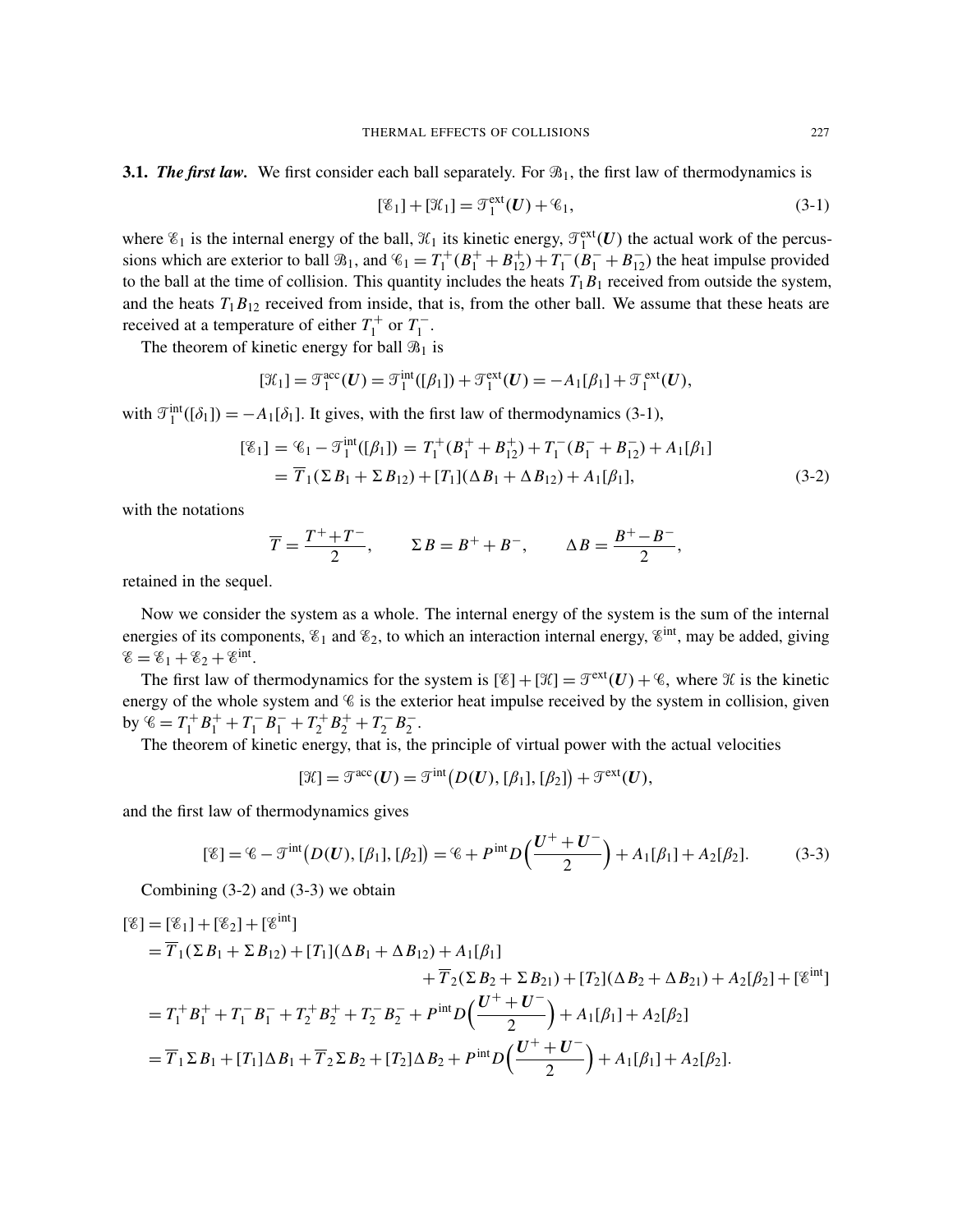Then

$$
[\mathcal{E}^{\text{int}}] = P^{\text{int}} D\left(\frac{U^+ + U^-}{2}\right) - \overline{T}_1 \Sigma B_{12} - [T_1] \Delta B_{12} - \overline{T}_2 \Sigma B_{21} - [T_2] \Delta B_{21}.
$$
 (3-4)

This relationship is interesting because only interior quantities intervene.

**3.2.** *The second law of thermodynamics.* Again we start with each ball separately. Let  $\mathcal{F}_1$  be the entropy of ball  $\mathfrak{B}_1$ . The second law of thermodynamics is

$$
[\mathcal{G}_1] \ge B_1^+ + B_1^- + B_{12}^+ + B_{12}^- = \Sigma B_1 + \Sigma B_{12},\tag{3-5}
$$

where the quantity on the right-hand side is the sum of the exterior entropy impulses  $B_1$  received from outside the system and the entropy impulses  $B_{12}$  received from ball  $\mathcal{B}_{2}$ .

By means of relationship (3-2), the second law of thermodynamics gives

$$
[\mathscr{E}_1] - \overline{T}_1[\mathscr{G}_1] \le [T_1](\Delta B_1 + \Delta B_{12}) + A_1[\beta_1],
$$

or, by introducing the free energy  $\Psi = \mathscr{E} - T\mathscr{G}$ ,

$$
[\Psi_1] + \overline{\mathcal{G}}_1[T_1] \le [T_1](\Delta B_1 + \Delta B_{12}) + A_1[\beta_1].\tag{3-6}
$$

The free energy of ball  $\mathcal{B}_1$  is

$$
\Psi_1(T_1, \beta_1) = -C_1 T_1 \log T_1 - \beta_1 \frac{L}{T_0} (T_1 - T_0) + I(\beta_1),
$$

where  $C_1$  is the heat capacity, *L* is the latent heat at the phase change temperature  $T_0$ , and *I* is the indicator function of the interval [0, 1] (see [Moreau 1966–1967]), which takes into account the internal constraint on the volume fraction  $0 \le \beta_1 \le 1$ . We set

$$
\widehat{\Psi}_1(T_1, \beta_1) = -\beta_1 \frac{L}{T_0} (T_1 - T_0) + I(\beta_1).
$$

Then

$$
[\Psi_1] = [-C_1 T_1 \log T_1] + [\widehat{\Psi}_1], \tag{3-7}
$$

where

$$
[\widehat{\Psi}_1] = \widehat{\Psi}_1(T_1^+, \beta_1^+) - \widehat{\Psi}_1(T_1^-, \beta_1^-) = \widehat{\Psi}_1(T_1^+, \beta_1^+) - \widehat{\Psi}_1(T_1^+, \beta_1^-) + \widehat{\Psi}_1(T_1^+, \beta_1^-) - \widehat{\Psi}_1(T_1^-, \beta_1^-)
$$
(3-8)

and

$$
\widehat{\Psi}_1(T_1^+, \beta_1^-) - \widehat{\Psi}_1(T_1^-, \beta_1^-) = -\beta_1^- \frac{L}{T_0} [T_1]. \tag{3-9}
$$

*L*

In view of  $(3-7)$ – $(3-9)$ , inequality  $(3-6)$  transforms into

$$
[\Psi_1] + \overline{\mathcal{F}}_1[T_1] = [-C_1T_1 \log T_1] + \widehat{\Psi}_1(T_1^+, \beta_1^+) - \widehat{\Psi}_1(T_1^+, \beta_1^-) - \beta_1^- \frac{L}{T_0} [T_1] + \overline{\mathcal{F}}_1[T_1]
$$
  
\n
$$
\leq [T_1](\Delta B_1 + \Delta B_{12}) + A_1[\beta_1].
$$
\n(3-10)

Since

$$
\frac{[-C_1T_1\log T_1]}{[T_1]}
$$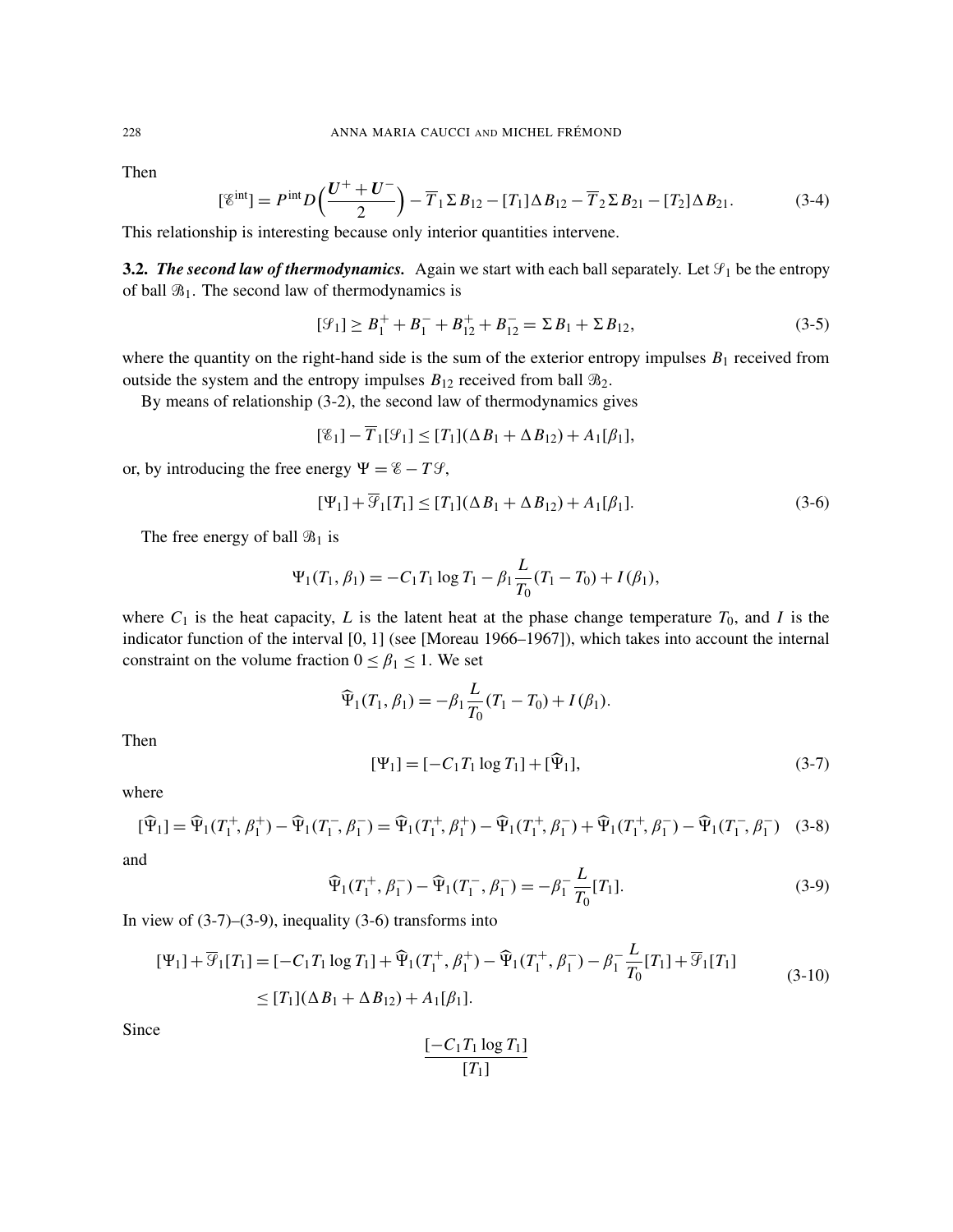has a limit when  $[T_1] \rightarrow 0$ , we introduce the notation

$$
[-C_1T_1 \log T_1] + \left(\overline{\mathcal{F}}_1 - \beta_1 \frac{L}{T_0}\right)[T_1] = -\mathcal{F}_1[T_1].\tag{3-11}
$$

From (3-10), we have

$$
\widehat{\Psi}_1(T_1^+, \beta_1^+) - \widehat{\Psi}_1(T_1^+, \beta_1^-) \le [T_1](\Delta B_1 + \Delta B_{12} + \mathcal{G}_1) + A_1[\beta_1].\tag{3-12}
$$

It is reasonable to assume that there is no dissipation with respect to  $[T_1]$  as there is no dissipation with respect to  $dT_1/dt$  in a smooth evolution

$$
\Delta B_1 + \Delta B_{12} + \mathcal{G}_1 = 0; \tag{3-13}
$$

then, inequality (3-12) becomes

$$
\widehat{\Psi}_1(T_1^+, \beta_1^+) - \widehat{\Psi}_1(T_1^+, \beta_1^-) \le A_1[\beta_1].\tag{3-14}
$$

Turning now to the system as a whole, its entropy is given by the sum

$$
\mathcal{G} = \mathcal{G}_1 + \mathcal{G}_2 + \mathcal{G}^{\text{int}},\tag{3-15}
$$

where  $\mathcal{G}^{\text{int}}$  is the interaction entropy. The second law of thermodynamics is

$$
[\mathcal{G}] = [\mathcal{G}_1] + [\mathcal{G}_2] + [\mathcal{G}^{\text{int}}] \ge B_1^+ + B_1^- + B_2^+ + B_2^- = \Sigma B_1 + \Sigma B_2. \tag{3-16}
$$

In the sequel, we choose constitutive laws such that laws of thermodynamics (3-5) and (3-16) are satisfied. They will be such that (3-5) and

$$
\left[\mathcal{G}^{\text{int}}\right] \ge -\sum B_{12} - \sum B_{21} \tag{3-17}
$$

are verified.

Let us get inequalities equivalent to (3-17). Let

$$
\Theta = \frac{T_1 + T_2}{2}.
$$

From (3-4) and (3-17), we have

$$
[\mathcal{E}^{\text{int}}] - \overline{\Theta}[\mathcal{G}^{\text{int}}] \le P^{\text{int}} D\left(\frac{U^+ + U^-}{2}\right) - \overline{T}_1 \Sigma B_{12} - [T_1] \Delta B_{12} - \overline{T}_2 \Sigma B_{21} - [T_2] \Delta B_{21} + \overline{\Theta}(\Sigma B_{12} + \Sigma B_{21}). \quad (3-18)
$$

Introducing the free energy of interaction  $\Psi^{\text{int}} = \mathscr{C}^{\text{int}} - \Theta \mathscr{G}^{\text{int}}$ , inequality (3-18) can be written as

$$
[\Psi^{\text{int}}] + \overline{\mathcal{F}}^{\text{int}}[\Theta] \le P^{\text{int}} D\left(\frac{U^+ + U^-}{2}\right) - \overline{T}_1 \Sigma B_{12} - [T_1] \Delta B_{12} - \overline{T}_2 \Sigma B_{21} - [T_2] \Delta B_{21} + \overline{\Theta}(\Sigma B_{12} + \Sigma B_{21}), \quad (3-19)
$$

where

$$
\overline{\mathcal{G}}^{\text{int}} = \frac{(\mathcal{G}^{\text{int}})^{+} + (\mathcal{G}^{\text{int}})^{-}}{2}, \qquad [\Theta] = \frac{[T_1] + [T_2]}{2}.
$$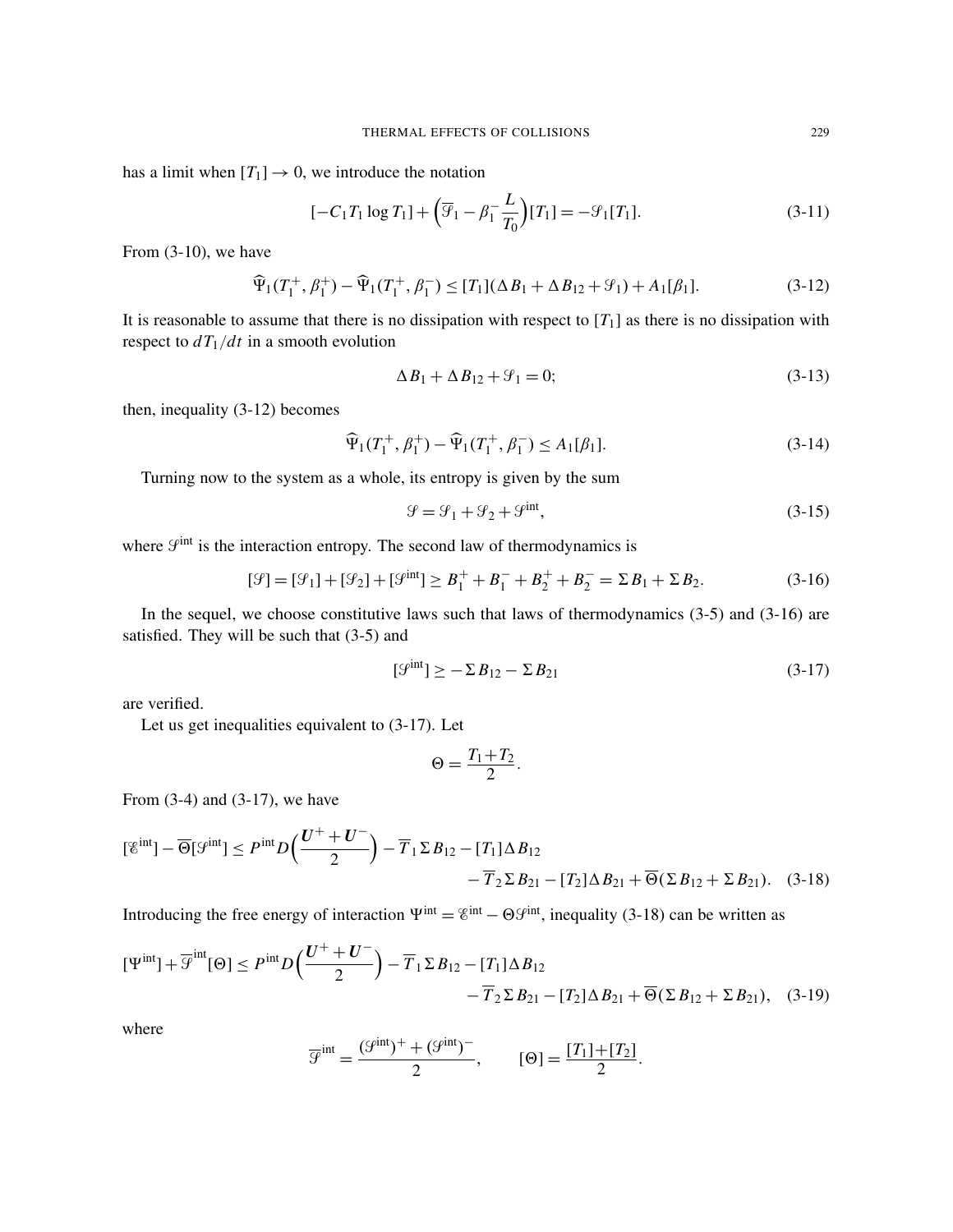We assume  $\Psi^{\text{int}}$  is a smooth function of  $\Theta$ . Then when [ $\Theta$ ] tends to 0 and  $\Theta^+$  and  $\Theta^-$  have limits

$$
\lim_{[\Theta]\rightarrow 0}\Theta^+=\lim_{[\Theta]\rightarrow 0}\Theta^-=\Theta,
$$

we have

$$
\lim_{\{\Theta\} \to 0} \left( \frac{[\Psi^{\text{ int}}]}{[\Theta]} + \overline{\mathcal{F}}^{\text{ int}} \right) = 0,
$$

since

$$
\lim_{\{\Theta\} \to 0} \frac{[\Psi^{\text{int}}]}{[\Theta]} = \frac{\partial \Psi^{\text{int}}}{\partial \Theta}(\Theta), \qquad \lim_{\{\Theta\} \to 0} \overline{\mathcal{G}}^{\text{int}} = \mathcal{G}^{\text{int}}(\Theta),
$$

and the Helmholtz relationship

$$
\mathcal{G}^{\text{int}}(\Theta) = -\frac{\partial \Psi^{\text{int}}}{\partial \Theta}(\Theta).
$$

Therefore, we can put

$$
[\Psi^{\text{int}}] + \overline{\mathcal{G}}^{\text{int}}[\Theta] = -\mathcal{G}^{\text{int}}[\Theta],\tag{3-20}
$$

and, from (3-19), we find

$$
0 \le P^{\text{int}} D\left(\frac{U^+ + U^-}{2}\right) - \overline{T}_1 \Sigma B_{12} - [T_1] \left(\Delta B_{12} - \frac{\mathcal{G}^{\text{int}}}{2}\right) - \overline{T}_2 \Sigma B_{21} - [T_2] \left(\Delta B_{21} - \frac{\mathcal{G}^{\text{int}}}{2}\right) + \overline{\Theta}(\Sigma B_{12} + \Sigma B_{21}). \quad (3-21)
$$

It is reasonable to assume that there is no dissipation with respect to  $[T_1]$  and  $[T_2]$  as there is no dissipation with respect to the *dT*/*dt*'s in a smooth evolution

$$
\Delta B_{12} - \frac{\mathcal{G}^{\text{int}}}{2} = 0, \qquad \Delta B_{21} - \frac{\mathcal{G}^{\text{int}}}{2} = 0; \tag{3-22}
$$

then

$$
0 \le P^{\text{int}} D\left(\frac{U^+ + U^-}{2}\right) - \overline{T}_1 \Sigma B_{12} - \overline{T}_2 \Sigma B_{21} + \overline{\Theta}(\Sigma B_{12} + \Sigma B_{21}). \tag{3-23}
$$

But

$$
\overline{T}_1 \Sigma B_{12} + \overline{T}_2 \Sigma B_{21} = \overline{\Theta}(\Sigma B_{12} + \Sigma B_{21}) + \delta \overline{T} \frac{\Sigma B_{21} - \Sigma B_{12}}{2},
$$
\n(3-24)

where the difference in temperature,  $\delta \overline{T}$ , is defined by  $\delta \overline{T} = \overline{T}_2 - \overline{T}_1$ . Finally, inequality (3-23) yields

$$
0 \le P^{\rm int} D\left(\frac{U^+ + U^-}{2}\right) - \delta \overline{T} \frac{\Sigma B_{21} - \Sigma B_{12}}{2};\tag{3-25}
$$

this last relationship links mechanical and thermal dissipations.

On the other hand, from  $(3-25)$ , by means of  $(3-24)$  and assuming no dissipation with respect to  $[T_1]$ and  $[T_2]$ , it follows that  $(3-21)$  is satisfied; thanks to  $(3-20)$ , inequality  $(3-21)$  yields

$$
[\Psi^{\text{int}}] \le P^{\text{int}} D\left(\frac{U^+ + U^-}{2}\right) - \overline{T}_1 \Sigma B_{12} - [T_1] \Delta B_{12} - \overline{T}_2 \Sigma B_{21} - [T_2] \Delta B_{21} + \overline{\Theta} (\Sigma B_{12} + \Sigma B_{21}) - \overline{\mathcal{G}}^{\text{int}} [\Theta]. \quad (3-26)
$$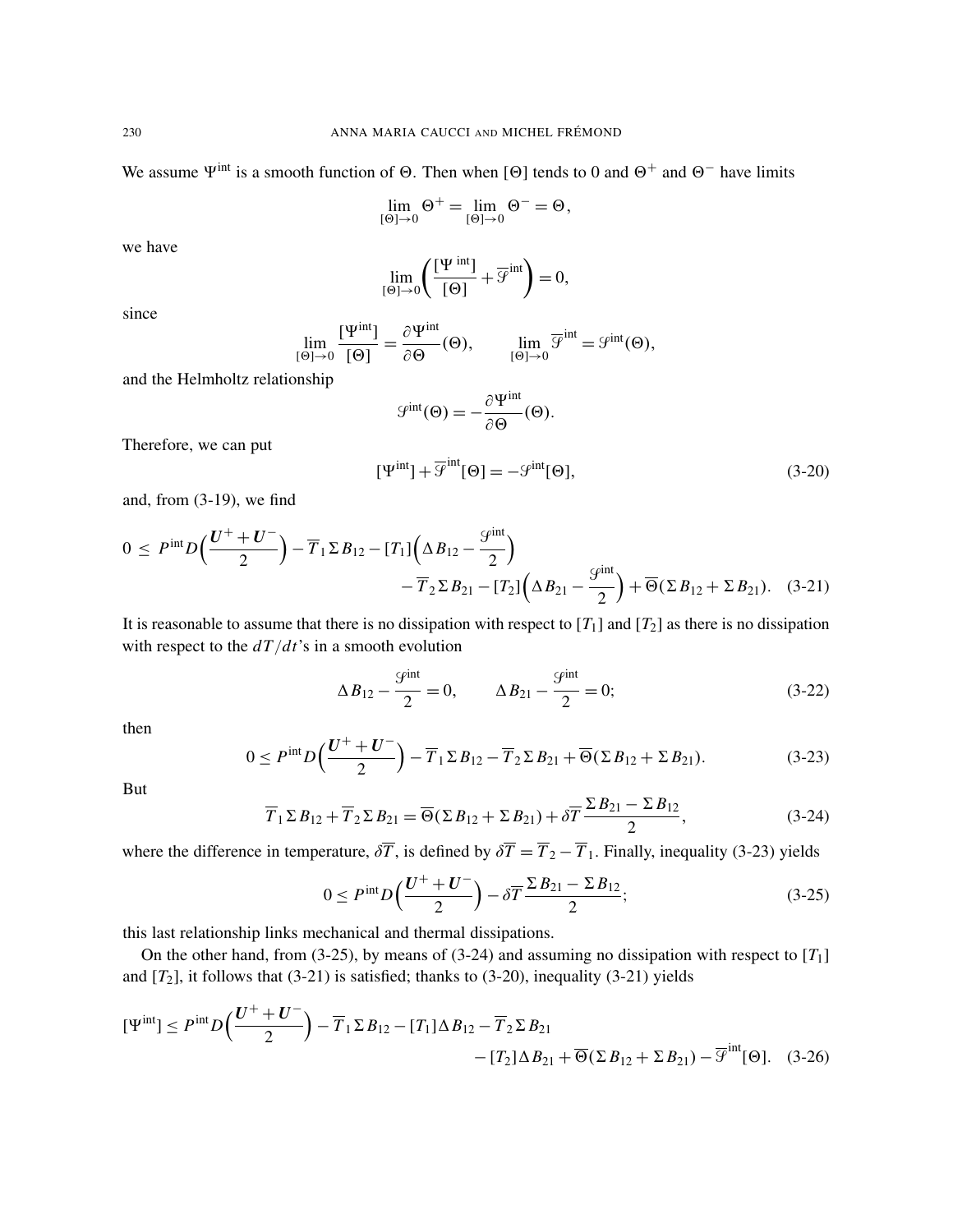Substituting the identity  $[\Psi^{\text{int}}] = [\mathcal{E}^{\text{int}}] - [\Theta] \overline{\mathcal{F}}^{\text{int}} - \overline{\Theta}[\mathcal{F}^{\text{int}}]$  into (3-26), we have

$$
-\overline{\Theta}[\mathcal{G}^{\text{int}}] \le -[\mathcal{E}^{\text{int}}] + P^{\text{int}}D\left(\frac{U^+ + U^-}{2}\right) - \overline{T}_1 \Sigma B_{12} - [T_1] \Delta B_{12} - \overline{T}_2 \Sigma B_{21} - [T_2] \Delta B_{21} + \overline{\Theta}(\Sigma B_{12} + \Sigma B_{21}); \quad (3-27)
$$

this in turn, by virtue of (3-4), entails  $-\overline{\Theta}[\mathcal{G}^{\text{int}}] \leq \overline{\Theta}(\Sigma B_{12} + \Sigma B_{21})$ , which is inequality (3-17).

As a consequence, the following theorem holds.

Theorem 3.1. Let  $\Psi^{\text{int}}$  *be a smooth function of*  $\Theta$ . We assume (3-22) *holds*, *that is, there is no dissipation with respect to* [*T*1] *and* [*T*2]*. If* (3-4) *is satisfied*, *then* (3-17) *and* (3-25) *are equivalent.*

#### 4. The constitutive laws

For ball  $\mathcal{B}_1$ , we split the interior force  $A_1$  into a possibly nondissipative part, indexed by <sup>nd</sup>, and a dissipative part, indexed by <sup>d</sup>:

$$
A_1 = A_1^{\text{nd}} + A_1^{\text{d}}.\tag{4-1}
$$

The interior force  $A_1^{\text{nd}}$  is defined by the free energy  $\Psi_1(T_1, \beta_1)$  as

$$
A_1^{\text{nd}} \in \partial \Psi_1(T_1^+, \beta_1^+) = -\frac{L}{T_0}(T_1^+ - T_0) + A_1^{\text{ndr}},\tag{4-2}
$$

where the subdifferential  $\partial \Psi_1$  [Moreau 1966–1967] is computed with respect to  $\beta_1^+$  $_1^+$  and the reaction  $A_1^{\text{ndr}}$ is such that

$$
A_1^{\text{ndr}} \in \partial I(\beta_1^+). \tag{4-3}
$$

The dissipative interior force  $A_1^d$  is defined by

$$
A_1^d \in \partial \Phi_1([\beta_1]), \tag{4-4}
$$

and satisfies

$$
A_1^d[\beta_1] \ge 0,\tag{4-5}
$$

where  $\Phi_1([\beta_1])$  is a pseudopotential of dissipation [Moreau 1970] and the subdifferential is computed with respect to  $\lceil \beta_1 \rceil$ .

For the system, we choose the pseudopotential of dissipation

$$
\Phi\bigg(D\Big(\frac{U^+ + U^-}{2}\Big), \delta\overline{T}, \chi\bigg),\,
$$

which depends on the velocity  $D((U^+ + U^-)/2)$ , on the thermal heterogeneity  $\delta \overline{T}$ , and on the quantity  $\chi = D(U^-/2)$  depending on the past, to ensure the noninterpenetration of the two balls [Frémond 2001; 2007].

The constitutive laws are relationships  $(4-2)$ – $(4-5)$  and

$$
\left(P^{\text{int}}, \frac{\Sigma B_{21} - \Sigma B_{12}}{2}\right) \in \partial \Phi \left(D\left(\frac{U^+ + U^-}{2}\right), \delta \overline{T}, \chi\right),\tag{4-6}
$$

where the subdifferential set of  $\Phi$  is computed with respect to the first two variables.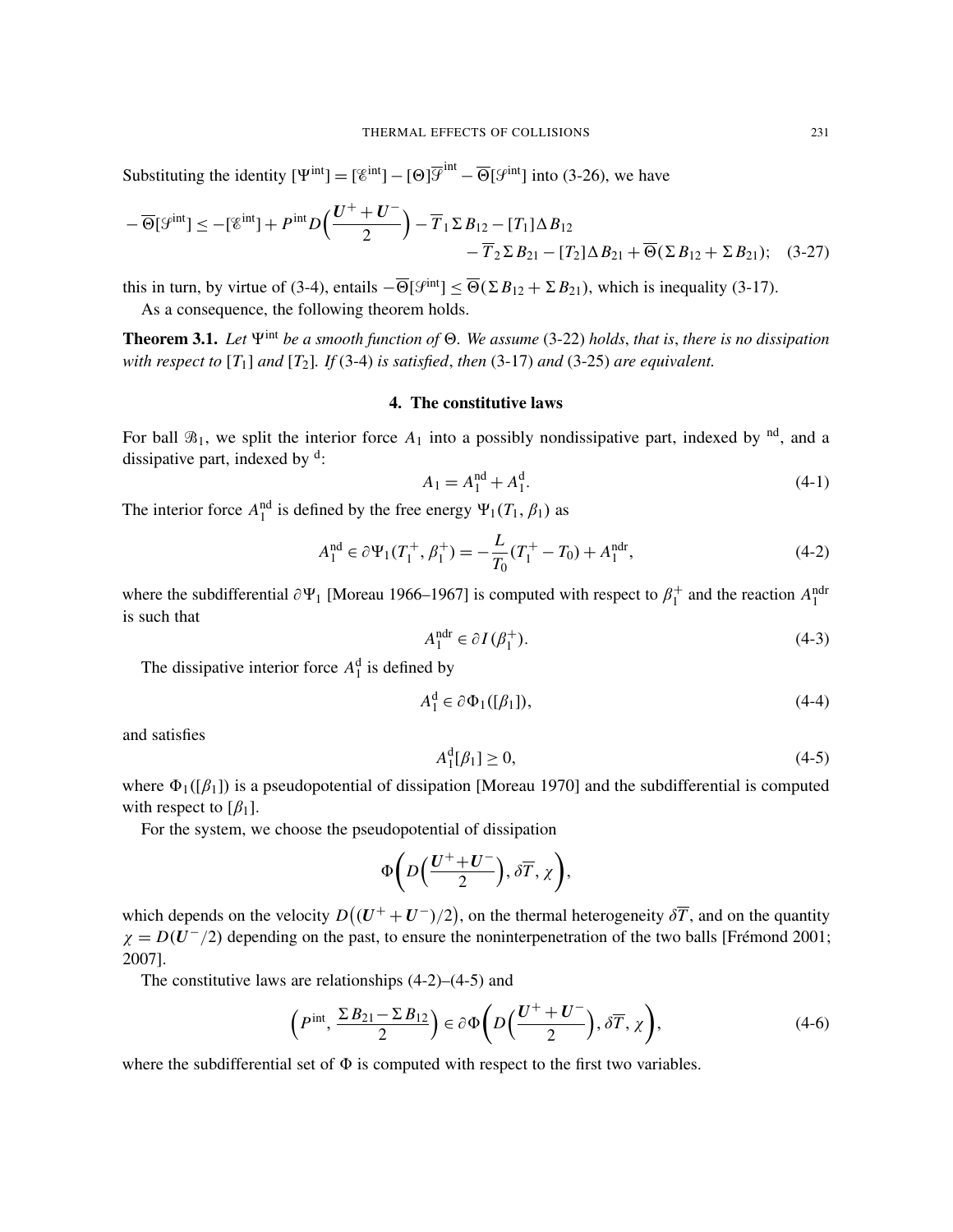**Remark 4.1.** The reaction to the internal constraint  $0 \leq \beta^+ \leq 1$  is in general dissipative, because  $\partial I(\beta^+)(\beta^+ - \beta^-)$  may be different from zero — in fact, positive. Thus, the reaction is dissipative, as we may expect. This property is not true in a smooth evolution where the internal constraint is workless or nondissipative, because

$$
\partial I(\beta) \frac{d\beta}{dt} = 0
$$
, almost everywhere.

Remark 4.2. From (4-6), applying the classical properties of pseudopotentials [Moreau 1970] we see that inequality (3-25) is satisfied.

Theorem 4.3. *If the constitutive laws* (4-2) *and* (4-4) *are satisfied*, *then inequality* (3-14) *holds and the internal constraint*  $0 \leq \beta_1^+ \leq 1$  *is verified.* 

*Proof.* If  $A_1^{\text{nd}} \in \partial \Psi_1(T_1^+)$  $t_1^+, \beta_1^+$ , then, using the definition of subdifferential, we have

$$
\widehat{\Psi}_1(T_1^+,\beta_1^+) - \widehat{\Psi}_1(T_1^+,\beta_1^-) \le A_1^{\text{nd}}(\beta_1^+ - \beta_1^-) = A_1^{\text{nd}}[\beta_1];
$$

with (4-5), resulting from (4-4), the previous inequality entails

$$
\widehat{\Psi}_1(T_1^+,\beta_1^+) - \widehat{\Psi}_1(T_1^+,\beta_1^-) \le A_1^{\text{nd}}[\beta_1] + A_1^{\text{d}}[\beta_1] = A_1[\beta_1].
$$

Since  $\partial \Psi_1(T_1^+)$  $(1, \beta_1^+), \beta_1^+) \neq \emptyset$ , the internal constraint  $0 \leq \beta_1^+ \leq 1$  is verified.

Theorem 4.4. *Assume* (3-13) *and* (3-22) *hold*, *that is*, *there is no dissipation with respect to* [*T*1] *and* [*T*2]*. If the first laws of thermodynamics* (3-2) *and* (3-3) *and the constitutive laws* (4-2), (4-3), (4-4) *and* (4-6) *are verified*, *then the second law of thermodynamics holds for each ball and for the system.*

*Proof.* Due to Theorem 4.3 and relationships (3-7)–(3-9), we find

$$
[\Psi_1] = [-C_1 T_1 \log T_1] + \widehat{\Psi}_1(T_1^+, \beta_1^+) - \widehat{\Psi}_1(T_1^+, \beta_1^-) - \beta_1^- \frac{L}{T_0} [T_1]
$$
  
\n
$$
\leq [-C_1 T_1 \log T_1] + A_1 [\beta_1] - \beta_1^- \frac{L}{T_0} [T_1].
$$
\n(4-7)

On the other hand, we have

$$
[\Psi_1] = [\mathscr{E}_1] - [T_1 \mathscr{G}_1] = [\mathscr{E}_1] - [T_1] \overline{\mathscr{G}}_1 - \overline{T}_1 [\mathscr{G}_1].
$$
\n(4-8)

From (3-2), (4-7) and (4-8), it follows that

$$
\overline{T}_1[\mathcal{G}_1] \geq [\mathcal{E}_1] - [T_1]\overline{\mathcal{G}}_1 + [C_1T_1 \log T_1] - A_1[\beta_1] + \beta_1^{-1} \frac{L}{T_0}[T_1]
$$
\n
$$
= \overline{T}_1(\Sigma B_1 + \Sigma B_{12}) + [T_1](\Delta B_1 + \Delta B_{12}) + A_1[\beta_1] - [T_1]\overline{\mathcal{G}}_1 + [C_1T_1 \log T_1] - A_1[\beta_1] + \beta_1^{-1} \frac{L}{T_0}[T_1]
$$
\n
$$
= \overline{T}_1(\Sigma B_1 + \Sigma B_{12}) + [T_1](\Delta B_1 + \Delta B_{12} + \mathcal{G}_1),
$$

with  $\mathcal{G}_1$  defined as in (3-11). From the previous inequality, assuming no dissipation with respect to [ $T_1$ ] (relationship (3-13)), we obtain

$$
[\mathcal{G}_1] \ge \Sigma B_1 + \Sigma B_{12},\tag{4-9}
$$

that is, the second law of thermodynamics for ball  $\mathfrak{B}_1$ .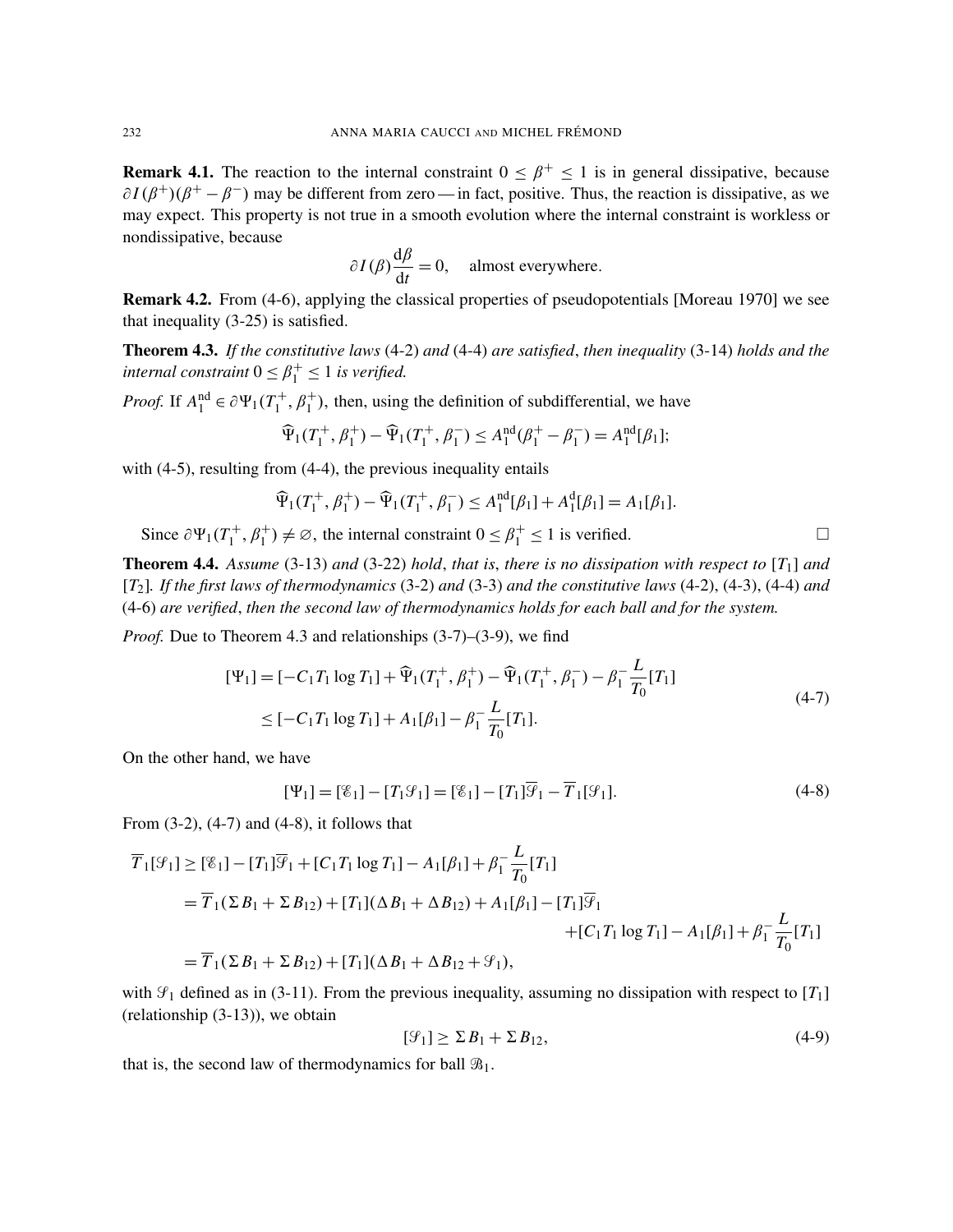It is worth noting that, if (4-9) holds for each ball, then, in view of (3-15) and (3-17), we have

$$
[\mathcal{G}] = [\mathcal{G}_1] + [\mathcal{G}_2] + [\mathcal{G}^{\text{int}}] \geq \Sigma B_1 + \Sigma B_{12} + \Sigma B_2 + \Sigma B_{21} - \Sigma B_{12} - \Sigma B_{21} = \Sigma B_1 + \Sigma B_2,
$$

which is the second law of thermodynamics for the system. Therefore, all that is necessary is proving that our hypotheses imply (3-17). Due to the constitutive law (4-6), inequality (3-25) is satisfied, and, from Theorem 3.1, our conclusion follows.

#### 5. Examples of thermal effects with phase changes

We choose a pseudopotential of dissipation,  $\Phi$ , without nondiagonal terms, for example

$$
\Phi\left(D\left(\frac{U^+ + U^-}{2}\right), \, \delta\overline{T}, \, D\left(\frac{U^-}{2}\right)\right) = \Phi^{\text{mech}}\left(D\left(\frac{U^+ + U^-}{2}\right), \, D\left(\frac{U^-}{2}\right)\right) + \frac{\lambda}{4}(\delta\overline{T})^2;
$$

with this choice, the mechanical problem is split from the thermal one. The thermal constitutive law is

$$
\Sigma B_{21} - \Sigma B_{12} = -\lambda \delta \overline{T}.
$$
\n(5-1)

Let us recall that the free energies chosen for the balls are

$$
\Psi_i(T_i, \beta_i) = -C_i T_i \log T_i - \beta_i \frac{L}{T_0} (T_i - T_0) + I(\beta_i), \qquad i = 1, 2.
$$

We choose the free energy of interaction  $\Psi^{\text{int}} = 0$ ; we have  $\mathcal{S}^{\text{int}} = 0$  and, from relationships (3-22),  $\Delta B_{12} = 0$ ,  $\Delta B_{21} = 0$ .

Now, we suppose that the macroscopic mechanical problem is solved, that is, we know the quantity  $P^{\text{int}}D(U^+ + U^-)/2$  and we assume no external percussion work  $A_1 = A_2 = 0$ , due to the equations of motion (2-2); the thermal equations are

$$
[\mathcal{G}_1] = [C_1 \log T_1] + \frac{L}{T_0} [\beta_1] = C_1 \log \frac{T_1^+}{T_1^-} + \frac{L}{T_0} [\beta_1] = \Sigma B_1 + \Sigma B_{12},
$$
  
\n
$$
[\mathcal{G}_2] = [C_2 \log T_2] + \frac{L}{T_0} [\beta_2] = C_2 \log \frac{T_2^+}{T_2^-} + \frac{L}{T_0} [\beta_2] = \Sigma B_2 + \Sigma B_{21},
$$
  
\n
$$
[\mathcal{E}_1] = C_1 [T_1] + L[\beta_1] = \overline{T}_1 (\Sigma B_1 + \Sigma B_{12}) + [T_1] \Delta B_1,
$$
  
\n
$$
[\mathcal{E}_2] = C_2 [T_2] + L[\beta_2] = \overline{T}_2 (\Sigma B_2 + \Sigma B_{21}) + [T_2] \Delta B_2,
$$
  
\n
$$
[\mathcal{E}^{\text{int}}] = P^{\text{int}} D \Big( \frac{U^+ + U^-}{2} \Big) - \overline{T}_1 \Sigma B_{12} - \overline{T}_2 \Sigma B_{21} = 0,
$$

where the mechanical dissipation  $P^{\text{int}}D((U^+ + U^-)/2)$  is positive due to the properties of pseudopotentials of dissipation. These equations are completed by the description of thermal relationships between the system and the outside and by the equations of microscopic motion

$$
0 = A_i = A_i^{\text{nd}} + A_i^{\text{d}} \in -\frac{L}{T_0}(T_i^+ - T_0) + \partial I(\beta_i^+) + \partial \Phi_i([\beta_i]), \qquad i = 1, 2.
$$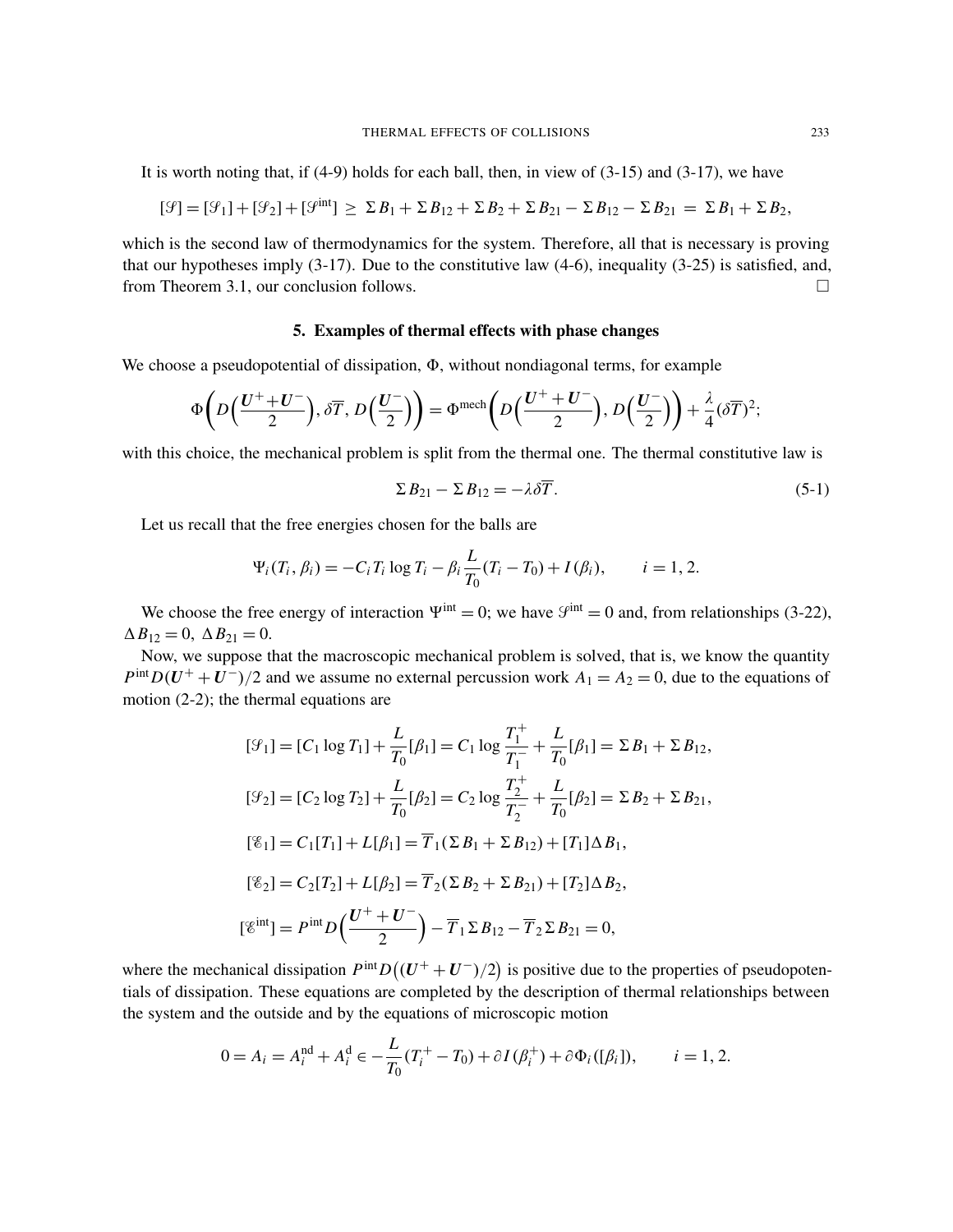We assume the collision is adiabatic, that is, no heat is exchanged with the exterior:

$$
T_1^+ B_1^+ + T_1^- B_1^- = \overline{T}_1 \Sigma B_1 + [T_1] \Delta B_1 = 0,
$$
  
\n
$$
T_2^+ B_2^+ + T_2^- B_2^- = \overline{T}_2 \Sigma B_2 + [T_2] \Delta B_2 = 0,
$$

and we have the equations

$$
[\mathcal{G}_1] = C_1 \log \frac{T_1^+}{T_1^-} + \frac{L}{T_0} [\beta_1] = \Sigma B_1 + \Sigma B_{12},
$$
  
\n
$$
[\mathcal{G}_2] = C_2 \log \frac{T_2^+}{T_2^-} + \frac{L}{T_0} [\beta_2] = \Sigma B_2 + \Sigma B_{21},
$$
  
\n
$$
C_1[T_1] + L[\beta_1] = \overline{T}_1 \Sigma B_{12}, \qquad C_2[T_2] + L[\beta_2] = \overline{T}_2 \Sigma B_{21},
$$
  
\n
$$
P^{\text{int}} D\left(\frac{U^+ + U^-}{2}\right) = C_1[T_1] + L[\beta_1] + C_2[T_2] + L[\beta_2],
$$
  
\n
$$
C\left[\frac{T_2}{2}\right] = \frac{L}{L} [\beta_1] = C\left[\frac{T_1}{2}\right] = \frac{L}{L} [\beta_2] = \frac{2}{\sqrt{T}} \tag{5.2}
$$

$$
C_2 \frac{[T_2]}{\overline{T}_2} + \frac{L}{\overline{T}_2} [\beta_2] - C_1 \frac{[T_1]}{\overline{T}_1} - \frac{L}{\overline{T}_1} [\beta_1] = -\lambda \delta \overline{T}.
$$
 (5-3)

The last two equations give the temperatures  $T_1^+$  $T_1^+$  and  $T_2^+$  $i_2^+$  after the collision, and the first give the entropic heat exchanges,  $\Sigma B_1$  and  $\Sigma B_2$ , with the outside.

We assume also small perturbations, that is  $T_i^{\pm} = T_0 + \theta_i^{\pm}$  $\theta_i^{\pm}$ ,  $|\theta_i^{\pm}$  $|I_i^{\pm}| \ll T_0$ . We can write (5-2) and (5-3) as

$$
P^{\text{int}}D\left(\frac{U^+ + U^-}{2}\right) = C_1[\theta_1] + L[\beta_1] + C_2[\theta_2] + L[\beta_2],\tag{5-4}
$$

$$
C_2 \frac{[\theta_2]}{T_0} + \frac{L}{T_0} [\beta_2] - C_1 \frac{[\theta_1]}{T_0} - \frac{L}{T_0} [\beta_1] = -\lambda \left(\theta_2 - \theta_1 + \frac{[\theta_2]}{2} - \frac{[\theta_1]}{2}\right),\tag{5-5}
$$

and we get the system

$$
C_1[\theta_1] = \frac{1}{2} \left( P^{\text{int}} D \left( \frac{U^+ + U^-}{2} \right) - 2L[\beta_1] + \lambda T_0 \left( \theta_2^- - \theta_1^- + \frac{[\theta_2]}{2} - \frac{[\theta_1]}{2} \right) \right),\tag{5-6}
$$

$$
C_2[\theta_2] = \frac{1}{2} \left( P^{\text{int}} D \left( \frac{U^+ + U^-}{2} \right) - 2L[\beta_2] - \lambda T_0 \left( \theta_2^- - \theta_1^- + \frac{[\theta_2]}{2} - \frac{[\theta_1]}{2} \right) \right), \tag{5-7}
$$

where the volume fractions  $\beta_1$  and  $\beta_2$  satisfy the equations of microscopic motion

$$
0 \in -\frac{L}{T_0}(T_1^+ - T_0) + \partial I(\beta_1^+) + \partial \Phi_1([\beta_1]), \tag{5-8}
$$

$$
0 \in -\frac{L}{T_0}(T_2^+ - T_0) + \partial I(\beta_2^+) + \partial \Phi_2([\beta_2]),\tag{5-9}
$$

which are equivalent to

$$
\theta_1^+ \in \partial I(\beta_1^+) + \frac{T_0}{L} \partial \Phi_1([\beta_1]), \tag{5-10}
$$

$$
\theta_2^+ \in \partial I(\beta_2^+) + \frac{T_0}{L} \partial \Phi_2([\beta_2]). \tag{5-11}
$$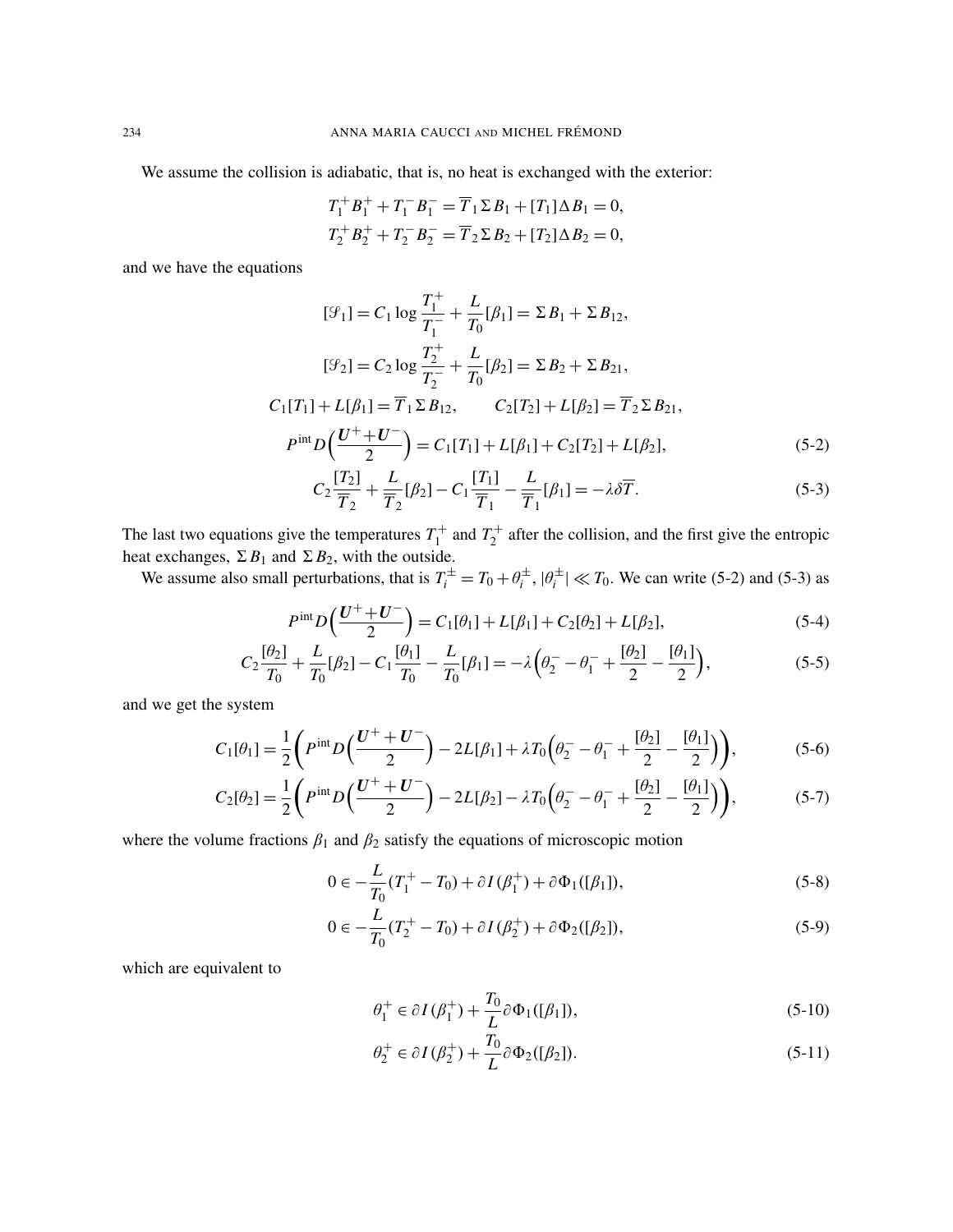It is easy to prove that Equations  $(5-6)$ ,  $(5-10)$ , and  $(5-7)$ ,  $(5-11)$ , giving the temperatures and phase fractions  $\theta_1^+$  $\theta_1^+$ ,  $\theta_2^+$  and  $\beta_1^+$  $_1^+$ ,  $\beta_2^+$ , have unique solutions.

5.1. *Collision of two pieces of ice at the same temperature.* The temperatures after the collision are equal. Equations (5-6) and (5-10) show that they do not depend on  $\lambda$ .

We consider two identical balls of ice,  $C_1 = C_2 = C$ , at the same temperature,  $\theta^-$ , before the collision. The balls have the same temperature and volume fraction, denoted by  $\theta^+$  and  $\beta^+$ , after the collision:

$$
\begin{aligned}\n\theta_1^- &= \theta_2^- = \theta^-, & \theta_1^+ &= \theta_2^+ = \theta^+, \\
\beta_1^- &= \beta_2^- = 0, & \beta_1^+ &= \beta_2^+ = \beta^+. \n\end{aligned} \n(5-12)
$$

We know that the smooth ice-water phase change is not dissipative. Thus we assume we're not in a nonsmooth situation; there is no dissipation with respect to the volume fractions' discontinuities  $[\beta_1]$ and  $[\beta_2]$ :

$$
\Phi_1([\beta_1]) = \Phi_2([\beta_2]) = 0. \tag{5-13}
$$

Equations  $(5-6)$  and  $(5-7)$  give

$$
C[\theta] = \frac{1}{2}(\mathcal{T} - 2L\beta^+),\tag{5-14}
$$

where

$$
\mathcal{T} = P^{\text{int}} D\left(\frac{U^+ + U^-}{2}\right) \ge 0.
$$

Because of (5-13), we find easily from the equations of microscopic motion (5-10) and (5-11)

$$
\theta^+ \in \partial I(\beta^+). \tag{5-15}
$$

- **Theorem 5.1.** (1) If  $\mathcal{T} \le -2C\theta^{-}$ , then  $\beta^{+} = 0$ : the ice does not melt and has temperature (5-14) after *collision.*
- (2) If  $\mathcal{T} \geq 2(L C\theta^{-})$ , then  $\beta^{+} = 1$ : the ice melts. The liquid water has temperature (5-14) after *collision.*
- (3) If  $-2C\theta^- < \mathcal{T} < 2(L C\theta^-)$ , then  $0 < \beta^+ < 1$ : after collision there is a mixture of ice and liquid *water with temperature*  $\theta^+ = 0$ .

*Proof.* (1) If  $\mathcal{I} \le -2C\theta^-$ , then, from (5-14), it follows that  $C[\theta]+L\beta^+ \le -C\theta^-$ . The previous inequality entails

$$
\theta^+ \le -\frac{L}{C}\beta^+ \le 0;
$$

therefore, in view of (5-15), we obtain  $\beta^+ = 0$ .

Cases (2) and (3) are easily proved.  $\square$ 

The results of the theorem agree with what is expected: A violent collision produces a phase change whereas a nonviolent collision does not. Violent means dissipative, that is,  $\mathcal{T}$  large.

Remark 5.2. In the case where the phase change, for another material, is dissipative, we choose the pseudopotential of dissipation as

$$
\Phi_i([\beta_i]) = \frac{c}{2} [\beta_i]^2, \qquad i = 1, 2,
$$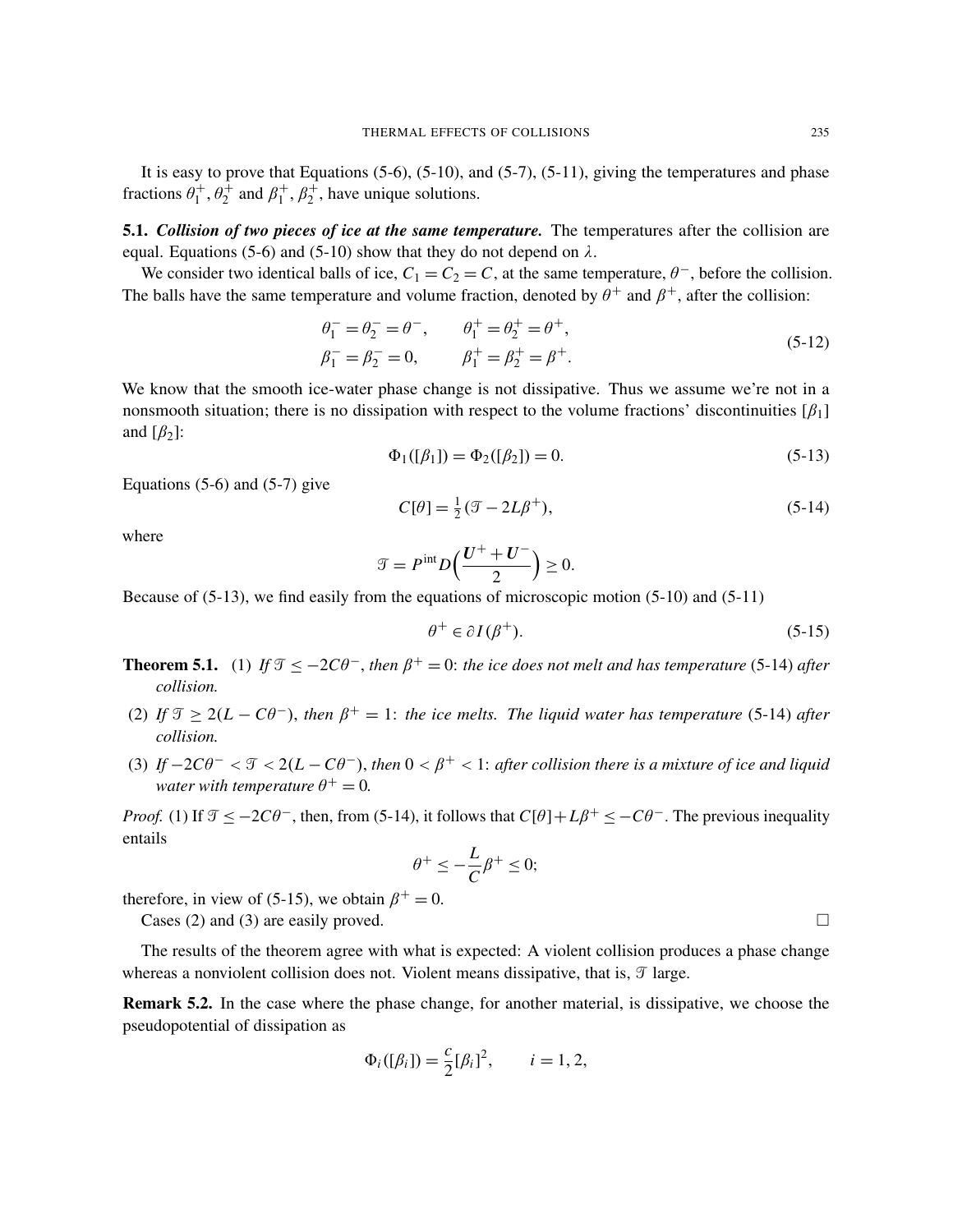where  $c$  is a positive constant. Thus, the equations of motion (5-8) give

$$
\frac{L}{T_0}\theta_1^+ \in \partial I(\beta_1^+) + c[\beta_1], \qquad \frac{L}{T_0}\theta_2^+ \in \partial I(\beta_2^+) + c[\beta_2],
$$

and we have the equations

$$
C[\theta] = \frac{1}{2}(\mathcal{T} - 2L\beta^+), \qquad \frac{L}{T_0}\theta^+ \in \partial I(\beta^+) + c\beta^+.
$$

The following result is easily proved, assuming (5-12) before collision.

**Theorem 5.3.** (1) *If*  $\mathcal{T} \le -2C\theta^-$ , *then*  $\beta^+ = 0$  *and there is solid with*  $\theta^+ < cT_0/L$ .

- (2) If  $\mathcal{T} \geq 2(L C\theta^- + cCT_0/L)$ , then  $\beta^+ = 1$  and there is liquid with  $\theta^+ \geq cT_0/L$ .
- (3) If  $-2C\theta^- < \mathcal{T} < 2(L C\theta^- + cCT_0/L)$ , then  $0 < \beta^+ < 1$  and there is a mixture of solid and liquid  $with \theta^+ = cT_0\beta^+/L.$

When there is dissipation the collision has to be more violent to melt the solid balls. The phase change occurs with temperature slightly above  $T_0$ , as is the case for dissipative phase changes [Frémond and Visintin 1985; Frémond 2001; 2005].

5.2. *Collision of two pieces of ice at different temperatures.* When two pieces of ice at different temperatures collide, the dissipation due to the collision may be large enough to melt the warmest of them. We look for conditions on the state quantities before the collision and on the dissipated work, such that this phenomenon occurs. We expect that the temperatures before collision cannot be very cold and that the dissipated work has to be large.

We assume that there is no dissipation with respect to  $\lceil \beta_1 \rceil$  and  $\lceil \beta_2 \rceil$ , that is,

$$
\Phi_1([\beta_1]) = \Phi_2([\beta_2]) = 0,
$$

and thus the equations of microscopic motion are, from (5-10) and (5-11),

$$
\theta_1^+ \in \partial I(\beta_1^+), \qquad \theta_2^+ \in \partial I(\beta_1^+). \tag{5-16}
$$

The two identical pieces of ice before collision satisfy  $\beta_1^- = \beta_2^- = 0$ ,  $\theta_1^- \le 0$ ,  $\theta_2^- \le 0$ . We look for conditions such that ball 1 melts and ball 2 remains frozen:

$$
\beta_1^+ = 1, \qquad \beta_2^+ = 0. \tag{5-17}
$$

Thus from (5-16), we have

$$
\theta_1^+ \ge 0, \qquad \theta_2^+ \le 0. \tag{5-18}
$$

The values of  $\lambda$  and  $C$  depend on the relative importances of the volumes and surface areas of the pieces of ice. We study the two cases, when  $\lambda$  is either small or large with respect to C (see Remark 5.4).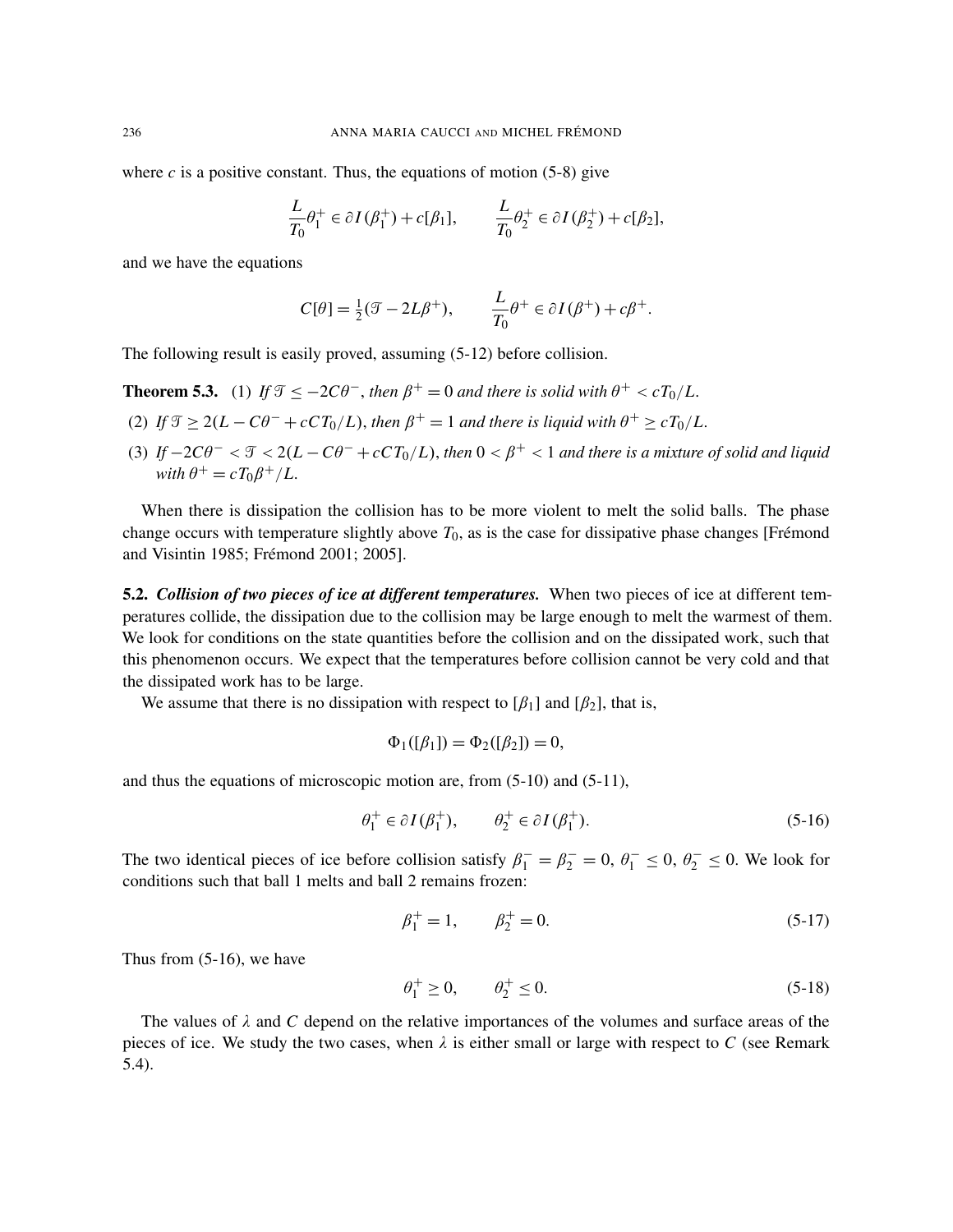*Suppose*  $\lambda$  *is small with respect to C/T*<sub>0</sub>*.* Equations (3-1) and (3-12) give

$$
P^{\text{int}}D\left(\frac{U^+ + U^-}{2}\right) = C_1[\theta_1] + L[\beta_1] + C_2[\theta_2] + L[\beta_2],
$$
  

$$
\left(\frac{C_2}{T_0} + \frac{\lambda}{2}\right)[\theta_2] + \frac{L}{T_0}[\beta_2] - \left(\frac{C_1}{T_0} + \frac{\lambda}{2}\right)[\theta_1] - \frac{L}{T_0}[\beta_1] = -\lambda(\theta_2^- - \theta_1^-).
$$

We suppose  $\lambda$  to be small with respect to  $C_i/T_0$ ,  $i = 1, 2$  and we get

$$
P^{\text{int}}D\left(\frac{U^+ + U^-}{2}\right) = C_1[\theta_1] + L[\beta_1] + C_2[\theta_2] + L[\beta_2],
$$
  

$$
\frac{C_2}{T_0}[\theta_2] + \frac{L}{T_0}[\beta_2] - \frac{C_1}{T_0}[\theta_1] - \frac{L}{T_0}[\beta_1] = -\lambda(\theta_2 - \theta_1^-),
$$

which gives the system

$$
C_1[\theta_1] = \frac{1}{2} \left( P^{\text{int}} D \left( \frac{U^+ + U^-}{2} \right) - 2L[\beta_1] + \lambda T_0(\theta_2^- - \theta_1^-) \right),
$$
  
\n
$$
C_2[\theta_2] = \frac{1}{2} \left( P^{\text{int}} D \left( \frac{U^+ + U^-}{2} \right) - 2L[\beta_2] - \lambda T_0(\theta_2^- - \theta_1^-) \right),
$$
\n(5-19)

where the volume fractions  $\beta_1$  and  $\beta_2$  satisfy the equations of microscopic motion (5-16).

Equations (5-19) give with  $C_1 = C_2 = C$ , and (5-17)

$$
C[\theta_1] = \frac{1}{2} (\mathcal{T} - 2L + \lambda T_0 (\theta_2^- - \theta_1^-)), \qquad C[\theta_2] = \frac{1}{2} (\mathcal{T} - \lambda T_0 (\theta_2^- - \theta_1^-)). \tag{5-20}
$$

By means of (5-20), conditions (5-18) are satisfied if and only if

$$
(2C - \lambda T_0)\theta_1^- + \lambda T_0 \theta_2^- + \mathcal{T} - 2L \ge 0,
$$
\n(5-21)

$$
\lambda T_0 \theta_1^- + (2C - \lambda T_0)\theta_2^- + \mathcal{T} \le 0,\tag{5-22}
$$

with  $\theta_1^- \le 0$  and  $\theta_2^- \le 0$ . Because of our hypothesis on  $\lambda$ , we have

$$
2C - \lambda T_0 > 0. \tag{5-23}
$$

- If  $\mathcal{T} < 2L$ , inequalities (5-21) and (5-23) show that it is impossible to satisfy system (5-21), (5-22) with  $\theta_1^- \le 0$  and  $\theta_2^- \le 0$ . Thus, if the dissipation is small, it is impossible to melt one piece of ice. Both remain frozen.
- If  $\mathcal{T} \geq 2L$ , it is possible to find temperatures  $(\theta_1^-, \theta_2^-)$  satisfying the system (5-21), (5-22) with  $\theta_1^- \leq 0$ ,  $\theta_1^- \approx 0$  ( $\theta_1^- = 0$  if  $\mathcal{T} = 2L$ ), and  $\theta_2^- < \theta_1^-$ . Thus, if the dissipation is large, one piece of ice melts, and the other one remains frozen. The temperature of the coldest piece of ice has to be sufficiently cold.

Examples are given in Figures 1 and 2 for  $\lambda = 0$  and  $\lambda = 100$ ,  $\mathcal{T} = 10L$ , with  $L = 3.33 \times 10^5$ ,  $C = 10^6$ , and  $T_0 = 273$ .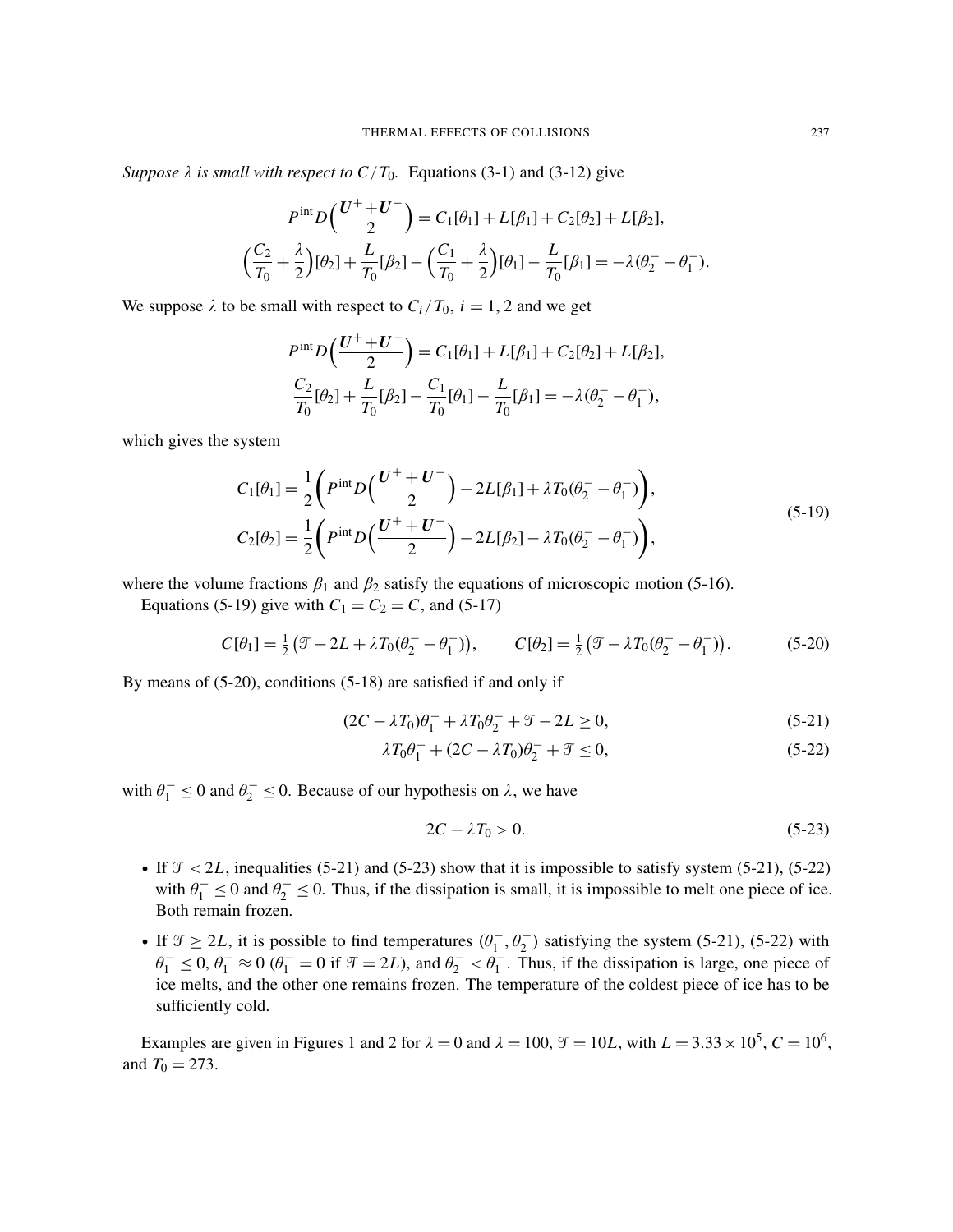

**Figure 1.** The case  $\lambda = 0$  and  $\mathcal{T} = 10L$  with  $L = 3.33 \times 10^5$  and  $C = 10^6$ . The inequalities (5.21) and (5.22) have solutions if  $\theta^-$  is negative and satisfies  $\theta^- > -(\mathcal{T} - 2L)/2C$ **Figure 1.** The case  $\lambda = 0$  and  $\mathcal{T} = 10L$  with  $L = 3.33 \times 10^5$  and  $C = 10^6$ . The inequalities (5-21) and (5-22) have solutions if  $\theta_1^-$  is negative and satisfies  $\theta_1^- \geq -(\mathcal{I} - 2L)/2C$ , equality on the blue line, and  $\theta_2^- \leq -\mathcal{T}/2C$ , equality on the green line. The point (5-21) and (5-22) have solutions if  $\theta_1^-$  is negative and satisfies  $\theta_1^- \geq -(\mathcal{I} - 2L)/2C$ ,  $(\hat{\theta}_1^-, \hat{\theta}_2^-)$  has to belong to the set M.  $\begin{bmatrix} 0 & -2 \\ 0 & -1 \end{bmatrix}$ 



**Figure 2.** The case  $\lambda = 1000$  and  $\mathcal{T} = 10L$  with  $L = 3.33 \times 10^5$  and  $C = 10^6$ . The inequalities (5-21) and (5-22) have solutions if point  $(\theta_1^-, \theta_2^-)$  belongs to the set M which is defined by the blue and green lines of (5-21), (5-22), and  $\theta_1^- \le 0$ ,  $\theta_2^- \le 0$ . inequalities (5-21) and (5-22) have solutions if point  $(\theta_1^-, \theta_2^-)$  belongs to the set *M*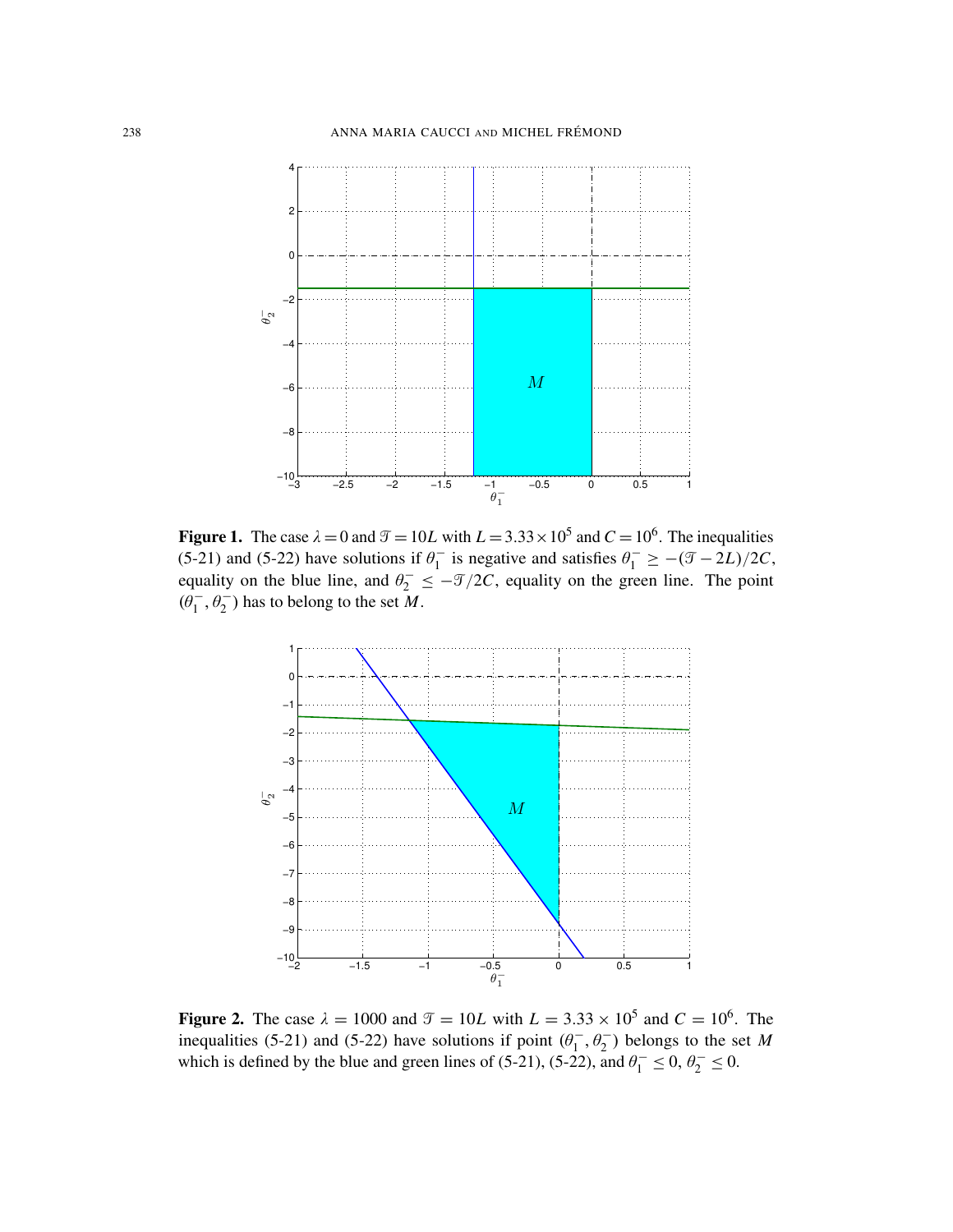*Now suppose instead that*  $\lambda$  *is not small with respect to*  $C/T_0$ . We have  $[\beta_1] = 1$  and  $[\beta_2] = 0$ , and (5-4) and  $(5-5)$  give

$$
\mathcal{T} = C[\theta_1] + L + C[\theta_2],\tag{5-24}
$$

$$
C\frac{[\theta_2]}{T_0} - C\frac{[\theta_1]}{T_0} - \frac{L}{T_0} = -\lambda \left(\theta_2 - \theta_1 - \frac{[\theta_2]}{2} - \frac{[\theta_1]}{2}\right).
$$
 (5-25)

From (5-24), we get

$$
[\theta_2] = \frac{1}{C} (\mathcal{T} - C[\theta_1] - L); \tag{5-26}
$$

substituting  $(5-26)$  into  $(5-25)$ , we obtain

$$
\theta_1^+ = \frac{2C}{2C + \lambda T_0} \theta_1^- + \frac{\lambda T_0}{2C + \lambda T_0} \theta_2^- + \frac{\mathcal{T} - L}{2C} - \frac{L}{2C + \lambda T_0},
$$
\n
$$
\theta_2^+ = \frac{2C}{2C + \lambda T_0} \theta_2^- + \frac{\lambda T_0}{2C + \lambda T_0} \theta_1^- + \frac{\mathcal{T} - L}{2C + \lambda T_0} + \frac{L}{2C + \lambda T_0}.
$$
\n(5-27)

Conditions (5-18) are satisfied if and only if

$$
\frac{2C}{2C + \lambda T_0} \theta_1^- + \frac{\lambda T_0}{2C + \lambda T_0} \theta_2^- + \frac{\mathcal{T} - L}{2C} - \frac{L}{2C + \lambda T_0} \ge 0,
$$
\n(5-28)

$$
\frac{2C}{2C + \lambda T_0} \theta_2^- + \frac{\lambda T_0}{2C + \lambda T_0} \theta_1^- + \frac{\mathcal{T} - L}{2C} + \frac{L}{2C + \lambda T_0} \le 0.
$$
 (5-29)

.

Since  $\theta_1^- \le 0$  and  $\theta_2^- \le 0$ , to satisfy (5-28) a necessary condition is

$$
\frac{\mathcal{T} - L}{2C} \ge \frac{L}{2C + \lambda T_0}
$$

Thus the dissipation has to be large in order to melt one of the pieces of ice.

• If  $\lambda < 2C/T_0$ , the system (5-28), (5-29) has solutions  $(\theta_1^-, \theta_2^-, \theta_1^-, \text{ and } \theta_2^- \le 0$ , if

$$
\frac{\mathcal{T} - L}{2C} \ge \frac{L}{2C - \lambda T_0} > \frac{L}{2C + \lambda T_0};
$$

in agreement with the case  $\lambda$  negligible; see the left halves of Figures 3 and 4. If  $\lambda$  is small, only the mechanical effect warms the balls whereas the conduction has a negligible effect. We have  $\theta_2^- \le \theta_1^- \le 0$  and  $\theta_2^+ \le 0 \le \theta_1^+$  $1<sup>+</sup>$ . The warmest piece of ice melts in the collision and the coldest remains frozen.

• If  $\lambda > 2C/T_0$ , the system (5-28), (5-29) has solutions  $\theta_1^ \theta_1^-$  and  $\theta_2^- \leq 0$  if

$$
\frac{\mathcal{T} - L}{2C} \ge -\frac{L}{2C - \lambda T_0} > \frac{L}{2C + \lambda T_0},
$$

see the right halves of Figures 3 and 4. If *C* is small, that is, if the heat capacity is negligible, it is difficult for the system to store energy (the only possibility for storing energy is with a phase change). Since we have assumed the system to be adiabatic, the heat has to remain in the system and very large temperature variations occur: the effect of conduction is added to the mechanical effect and it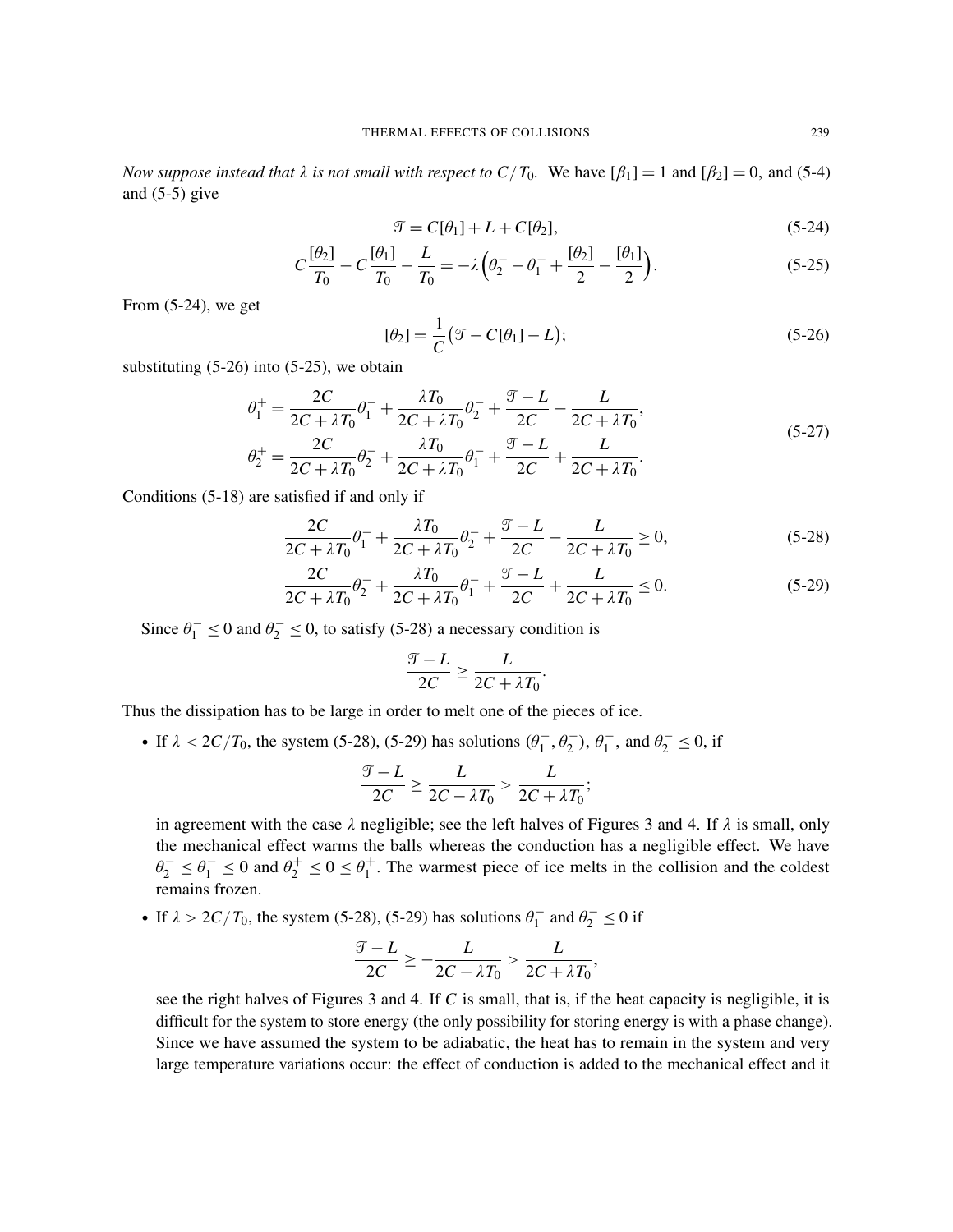

unfrozen after collision while ball 2 remains frozen, the temperatures  $\theta_1^-$  and  $\theta_2^-$  have to be in the hatched triangles. **Figure 3.** Condition  $(5-28)$ , curve  $(1)$ , and condition  $(5-29)$ , curve  $(2)$ . For ball 1 to be  $\theta_1^-$  and  $\theta_2^$ rozen, the temperatures  $\theta_1^-$  and  $\theta_2^-$  have to



**Figure 4.** The curve  $y_1(\lambda) = L/(2C - \lambda T_0)$  versus  $\lambda$  in blue, the curve  $y_2(\lambda) = -y_1(\lambda)$ in red, and the curve  $y_3(\lambda) = L/(2C + \lambda T_0)$  in green. The quantity  $(\mathcal{T} - L)/2C$  has to be in the blue domain  $M$  for ball number 1 to melt. Thus the collision has to be violent enough, that is,  $\mathcal{T}$  large enough, for ball number 1 to melt.

increases the temperature of the coldest ball. Therefore, the coldest ball before collision becomes tes the temperature of the coldest ball. Therefore, the coldest ball before collision becomes the versa. We have  $v_1 \le v_2 \le v$  and  $v_2$ the temperature of the coldest ball. Therefore, the coldest ball before collision because  $\frac{1}{2}$ becomes the warmest and vice versa. We have  $\theta_1 \ge \theta_2 \ge 0$  and  $\theta_2 \ge 0$ <br>  $\lambda = \infty$ , formulae (5-27) show that  $\theta_1^+ = \theta_2^-$  and  $\theta_2^+ = \theta_1^$ the warmest and vice versa. We have  $\theta_1^- \le \theta_2^- \le 0$  and  $\theta_2^+ \le 0 \le \theta_1^+$  $1<sup>+</sup>$ . In the extreme situation where  $\lambda = \infty$ , formulae (5-27) show that  $\theta_1^+ = \theta_2^ \frac{1}{2}$  and  $\theta_2^+ = \theta_1^ 1<sub>1</sub>$ . When the thermal dissipation is very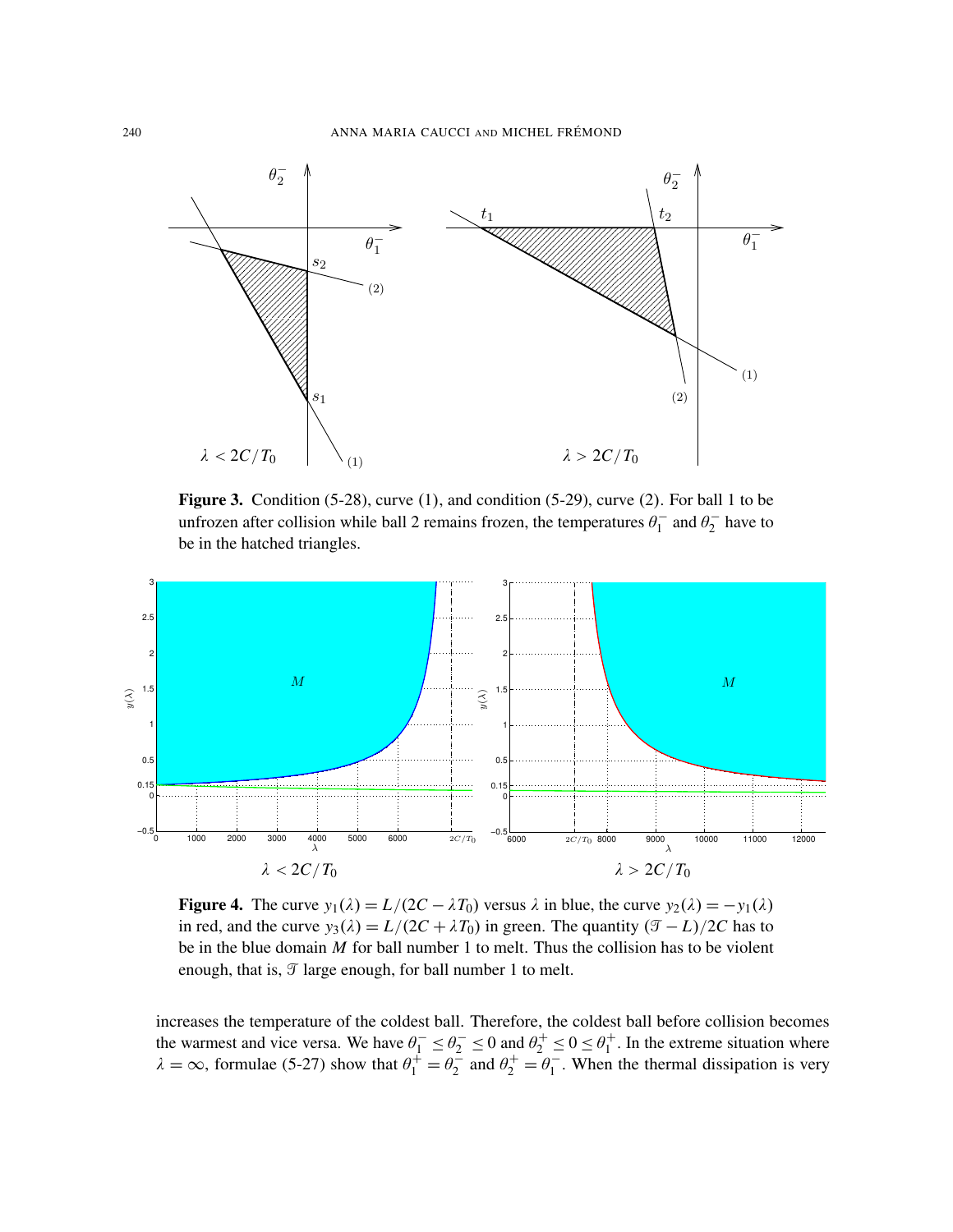large the temperatures exchange. Let us note that the same result holds for the velocities when the mechanical pseudopotential of dissipation,

$$
\Phi^{\text{mech}}\bigg(D\Big(\frac{U^+ + U^-}{2}\Big), D\Big(\frac{U^-}{2}\Big)\bigg),\,
$$

involves a quadratic potential

$$
k\bigg(D\Big(\frac{U^+ + U^-}{2}\Big)\bigg)^2;
$$

see for instance [Frémond 2001] or [Frémond 2007, page 51]. When the mechanical dissipation parameter  $k = \infty$ , the velocities exchange,  $U_1^+ = U_2^ \overline{u}_2^{\text{+}}, \, \overline{u}_2^{\text{+}} = \overline{u}_1^{\text{-}}$  $\frac{1}{1}$ , if the two balls have same mass, see [Frémond 2001] or [Frémond 2007, page 53].

In the extreme situation where the heat capacity is zero,  $C = 0$ , the system cannot store energy except by changing phase. The energy *L* which is needed to melt the piece of ice has to be equal to the dissipated work  $\mathcal T$  and the discontinuities of temperature are opposite due to (5-24) extended by continuity.

• If  $\lambda = 2C/T_0$ , then, from (5-25), we have

$$
\left(\frac{C}{T_0} + \frac{\lambda}{2}\right)(\theta_2^+ - \theta_1^+) = \frac{L}{T_0} + \left(\frac{C}{T_0} - \frac{\lambda}{2}\right)(\theta_2^- - \theta_1^-) = \frac{L}{T_0};
$$

this entails  $\theta_2^+ > \theta_1^+$ , which forbids having  $\theta_1^+ \ge 0 \ge \theta_2^+$  $i_2^+$ . In this situation, conduction and heat storage have opposite effects and cancel each other.

**Remark 5.4.** The assumption  $\lambda > 2C/T_0$  is often not realistic because  $\lambda$  is proportional to the contact surface of the two pieces of ice and *C* is proportional to the volume of the pieces of ice. To have  $\lambda > 2C/T_0$ , the contact surface has to be large compared to the volume—for instance, when the two pieces of ice are thin sheets. But in this case the contact surface with the atmosphere is also large in contradiction of the adiabatic assumption in the collision. Thus the assumption  $\lambda > 2C/T_0$  is not consistent with the adiabatic collisions, that is, collisions without heat exchange with the exterior.

#### 6. Does rain give black ice when falling on frozen ground?

6.1. *An application of the previous results.* We may consider as a simplifying approximation that the ground behaves like a ball of frozen water. Thus we use the previous results and assume that  $\lambda$  is small with respect to  $C/T_0$  and that there is no dissipation with respect to  $[\beta_1]$  and  $[\beta_2]$ :

$$
\Phi_1([\beta_1]) = \Phi_2([\beta_2]) = 0.
$$

A droplet of rain and the frozen ground before collision satisfy  $\beta_1^- = 1$ ,  $\beta_2^- = 0$ ,  $\theta_1^- \ge 0$  and  $\theta_2^- \le 0$ . We look for conditions such that the droplet of rain freezes, becomes black ice, and the ground remains frozen:

$$
\beta_1^+ = 0, \qquad \beta_2^+ = 0. \tag{6-1}
$$

Thus from (5-16), we have

$$
\theta_1^+ \le 0, \qquad \theta_2^+ \le 0. \tag{6-2}
$$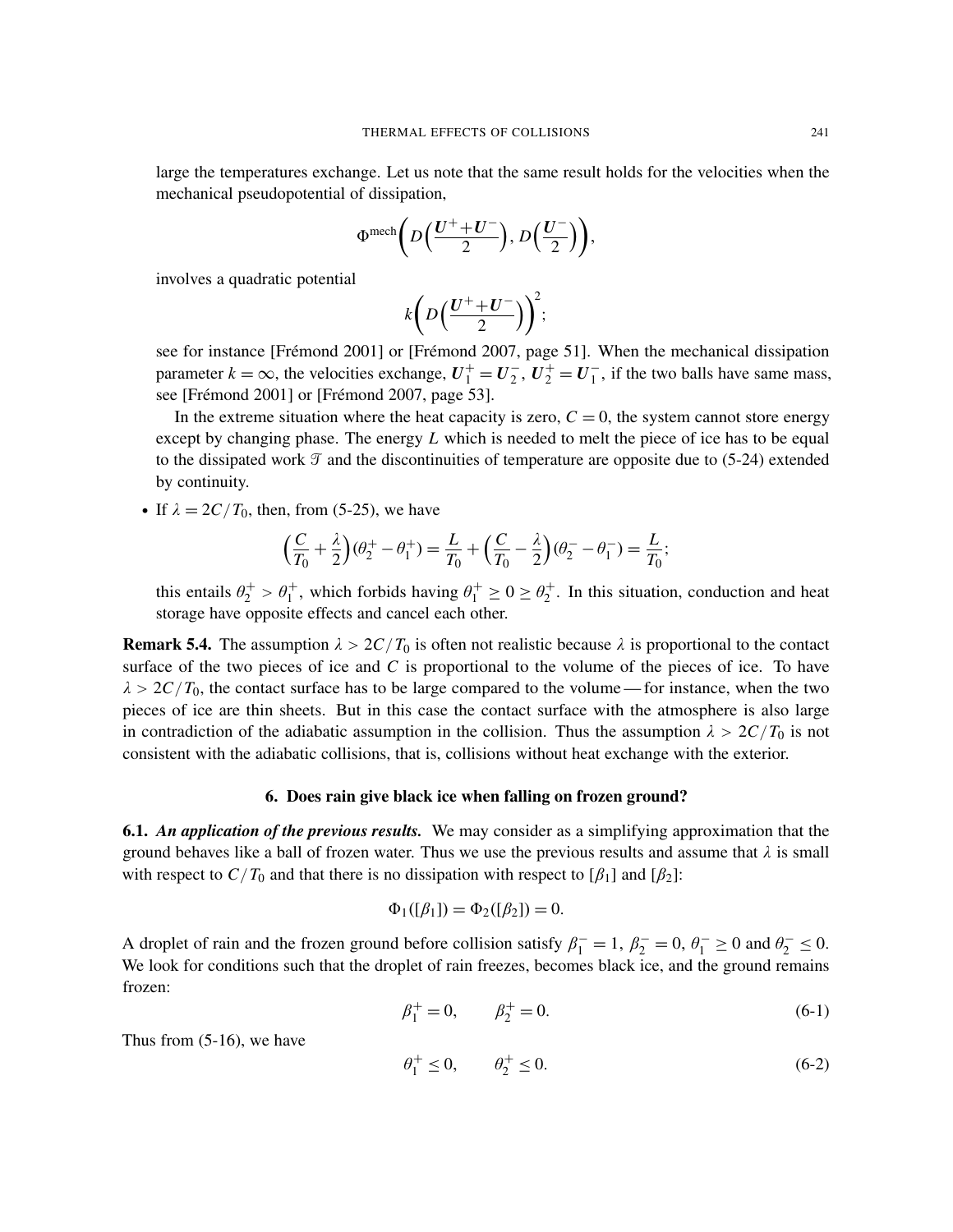We assume that the collision is adiabatic and, for consistency, that  $\lambda$  is small with respect to  $C/T_0$ . Equations (5-6) and (5-7), with  $C_1 = C_2 = C$ , and using (6-1), give

$$
C[\theta_1] = \frac{1}{2} \left( \mathcal{T} + 2L + \lambda T_0 (\theta_2^- - \theta_1^-) \right), \qquad C[\theta_2] = \frac{1}{2} \left( \mathcal{T} - \lambda T_0 (\theta_2^- - \theta_1^-) \right).
$$

By means of (5-20), conditions (6-2) are satisfied if and only if

$$
(2C - \lambda T_0)\theta_1^- + \lambda T_0\theta_2^- + \mathcal{T} + 2L \le 0, \qquad \lambda T_0\theta_1^- + (2C - \lambda T_0)\theta_2^- + \mathcal{T} \le 0,
$$
\n
$$
(6-3)
$$

with  $\theta_1^- \ge 0$  and  $\theta_2^- \le 0$ . Because of the hypothesis  $2C - \lambda T_0 > 0$ , it is always possible to satisfy conditions (6-3) by having  $\theta_2^ 2<sub>2</sub>$  negative enough, that is, by having the ground very cold. The maximum value of  $\theta_2^ \theta_1^+ = 0$ . It is

$$
\theta_2^- = -\frac{\mathcal{T} + 2L}{\lambda T_0} - \frac{2C - \lambda T_0}{\lambda T_0} \theta_1^-, \quad \text{or} \quad \theta_2^- = -\frac{\mathcal{T} + 2L}{\lambda T_0} - \frac{2C}{\lambda T_0} \theta_1^-,
$$

because  $\lambda$  is small with respect to  $C/T_0$ . As may be expected, the maximum value of  $\theta_2$  $v_2^-$  is negative and decreasing when the dissipated work  $\mathcal T$  is increasing and when  $\theta_1$  $i_1$ <sup> $\bar{i}$ </sup> is increasing [Caucci and Frémond 2007; Caucci 2006].

6.2. *Another assumption: the ground is massive and its temperature remains constant.* We assume the ground temperature remains constant in the collision. We get this property if the heat impulse capacity *C*<sub>2</sub> is very large compared to *C*<sub>1</sub>. Thus we let  $C_2 = \infty$  in formulas (5-6) and (5-7) and get the equations

$$
C_1[\theta_1] = \frac{1}{2} \left( P^{\text{int}} D \left( \frac{U^+ + U^-}{2} \right) - 2L[\beta_1] + \lambda T_0 \left( \theta_2^- - \theta_1^- - \frac{[\theta_1]}{2} \right) \right),
$$

and  $\theta_1^+ \in \partial I(\beta_1^+)$  — see (5-10) — assuming no dissipation with respect to [ $\beta_1$ ]. They give

$$
\left(C_1 + \frac{\lambda T_0}{4}\right)[\theta_1] + L[\beta_1] = \frac{1}{2}(\mathcal{T} + 2L + \lambda T_0(\theta_2^- - \theta_1^-)),
$$

and

$$
\left(C_1+\frac{\lambda T_0}{4}\right)\theta_1^+ + L\partial I^*(\theta_1^+) \ni \left(C_1+\frac{\lambda T_0}{4}\right)\theta_1^- + \frac{1}{2}\left(\mathcal{T}+2L+\lambda T_0(\theta_2^- - \theta_1^-)\right),
$$

where  $I^*(\theta_1^+) = pp(\theta_1^+)$  is the dual function of *I* ( $pp(x)$  is the nonnegative part of *x*). Assuming  $\lambda$  is small with respect to  $C/T_0$ , we have

$$
C_1\theta_1^+ + L\partial I^*(\theta_1^+) \ni C_1\theta_1^- + \frac{1}{2} \big(\mathcal{I} + 2L + \lambda T_0(\theta_2^- - \theta_1^-)\big),
$$

with the following solutions:

(1) If

$$
C_1\theta_1^- + \frac{1}{2}(\mathcal{T} + 2L + \lambda T_0(\theta_2^- - \theta_1^-)) \le 0, \qquad \theta_1^+ \le 0, \qquad \theta_2^- \le \frac{(\lambda T_0 - 2C_1)}{\lambda T_0}\theta_1^- - \frac{(\mathcal{T} + 2L)}{\lambda T_0},
$$

the droplet freezes. Its temperature is

$$
\theta_1^+ = \theta_1^- + \frac{1}{2C_1} \big( \mathcal{T} + 2L + \lambda T_0 (\theta_2^- - \theta_1^-) \big).
$$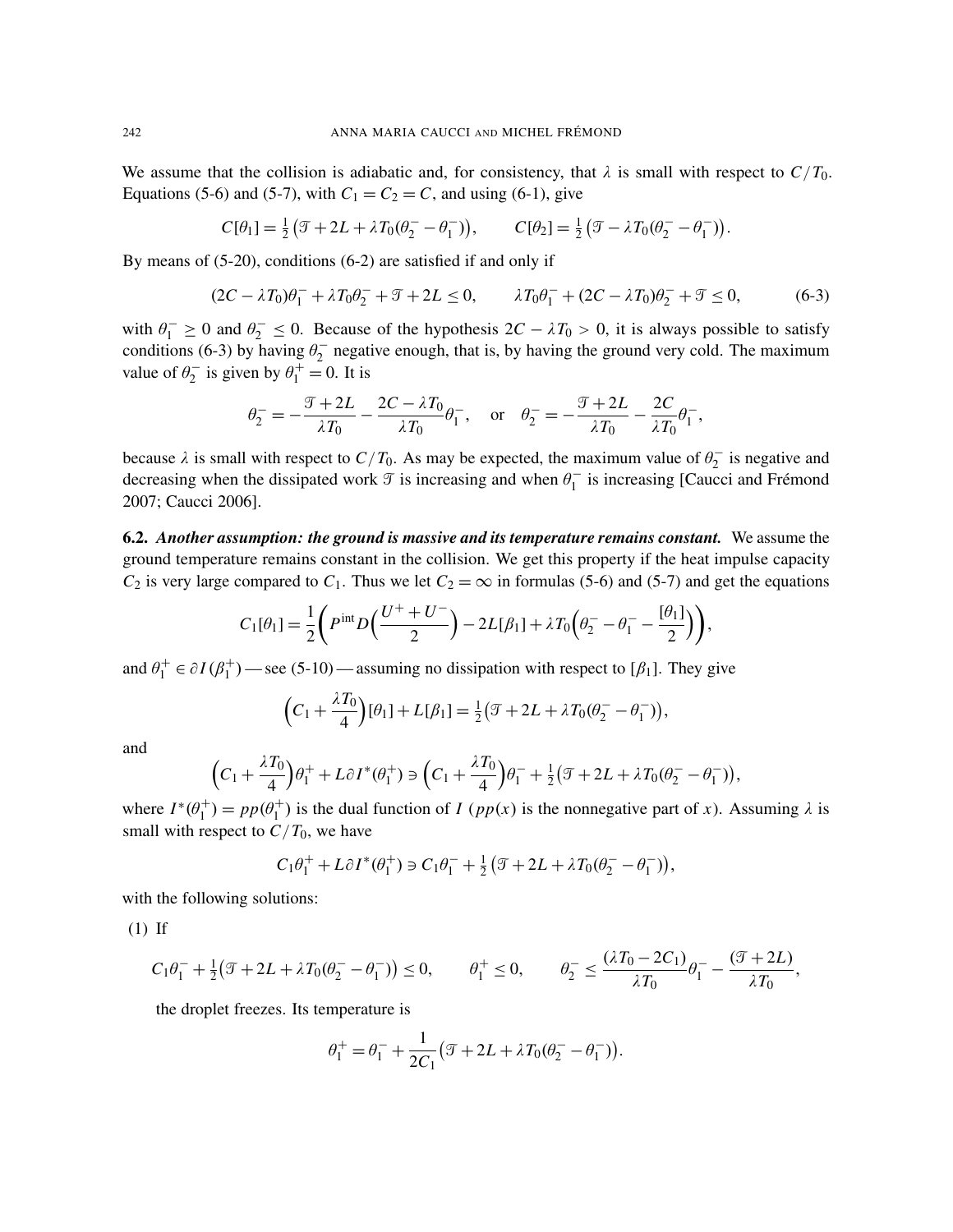(2) If 
$$
0 \le C_1 \theta_1^- + \frac{1}{2} (\mathcal{T} + 2L + \lambda T_0 (\theta_2^- - \theta_1^-)) \le L
$$
, the droplet freezes partially at 0°C:

$$
\theta_1^+=0.
$$

(3) If  $L \le C_1 \theta_1^- + \frac{1}{2}$  $\frac{1}{2}(\mathcal{I} + 2L + \lambda T_0(\theta_2^- - \theta_1^ \binom{1}{1}$ , the droplet does not freeze. Its temperature becomes

$$
\theta_1^+ = \theta_1^- + \frac{1}{2C_1} \big( \mathcal{T} + \lambda T_0 (\theta_2^- - \theta_1^-) \big).
$$

Note that the conditions for the droplet to freeze are similar under the two assumptions. The occurrence of black ice on roads due to rain falling on deeply frozen ground is predicted by this theory.

6.3. *A more realistic assumption: the temperature of the ground is not uniform after collision.* Under the two previous assumptions, the temperature of the ground is uniform after collision. It is clear that there is a local increase of the temperature where the droplet hits the ground but the temperature remains constant at some distance. Thus an interesting assumption is that the temperature of the ground is not uniform after collision: the temperature discontinuity  $[\theta_2]$  becomes a function of x. This predictive theory is given in [Frémond 2001]. It is better but it has the disadvantage that closed form solutions are not available.

#### 7. Conclusions

The thermomechanical theory of collisions involving phase change we have investigated is in agreement with everyday experiments.

We considered the collision of two pieces of ice. When they have different temperatures and collide, the dissipation due to the collision may be large enough to melt the warmest of them. We looked for conditions on the state quantities before the collision and on the dissipated work such that this phenomenon occurs. We showed that, if the dissipation is large, one piece of ice melts and the other remains frozen. For this to happen, the temperature of the coldest piece of ice has to be sufficiently cold.

We also studied the problem of warm rain falling on frozen ground, asking whether the rain freezes or the frozen ground thaws. We proved that the droplet of rain freezes if the ground is very cold. For this to occur, the temperature of the ground has to be lower than a maximum temperature, which decreases as the dissipated work and the temperature of the rain increase.

#### References

<sup>[</sup>Caucci 2006] A. M. Caucci, *Modelli matematici per transizioni di fase*, Ph.D. Thesis, University of Bologna, 2006. Also to appear in *Boll. Unione Mat. Ital.*

<sup>[</sup>Caucci and Frémond 2007] A. M. Caucci and M. Frémond, "Phase change and collisions", in *Free boundary problems: theory and applications* (Coimbra, 2005), edited by I. N. Figueiredo et al., International Series of Numerical Mathematics 154, Birkhäuser, Basel, 2007.

<sup>[</sup>Frémond 2001] M. Frémond, *Non-smooth thermomechanics*, Springer, Berlin, 2001.

<sup>[</sup>Frémond 2005] M. Frémond, "Phase change in mechanics", Lecture notes, 30th Summer School in Mathematical Physics, Ravello, 2005. To be published by the Gruppo Nazionale per la Fisica Matematica of the INdAM, Rome.

<sup>[</sup>Frémond 2007] M. Frémond, *Collisions*, Edizioni del Dipartimento di Ingegneria Civile dell'Università di Roma Tor Vergata, Rome, 2007.